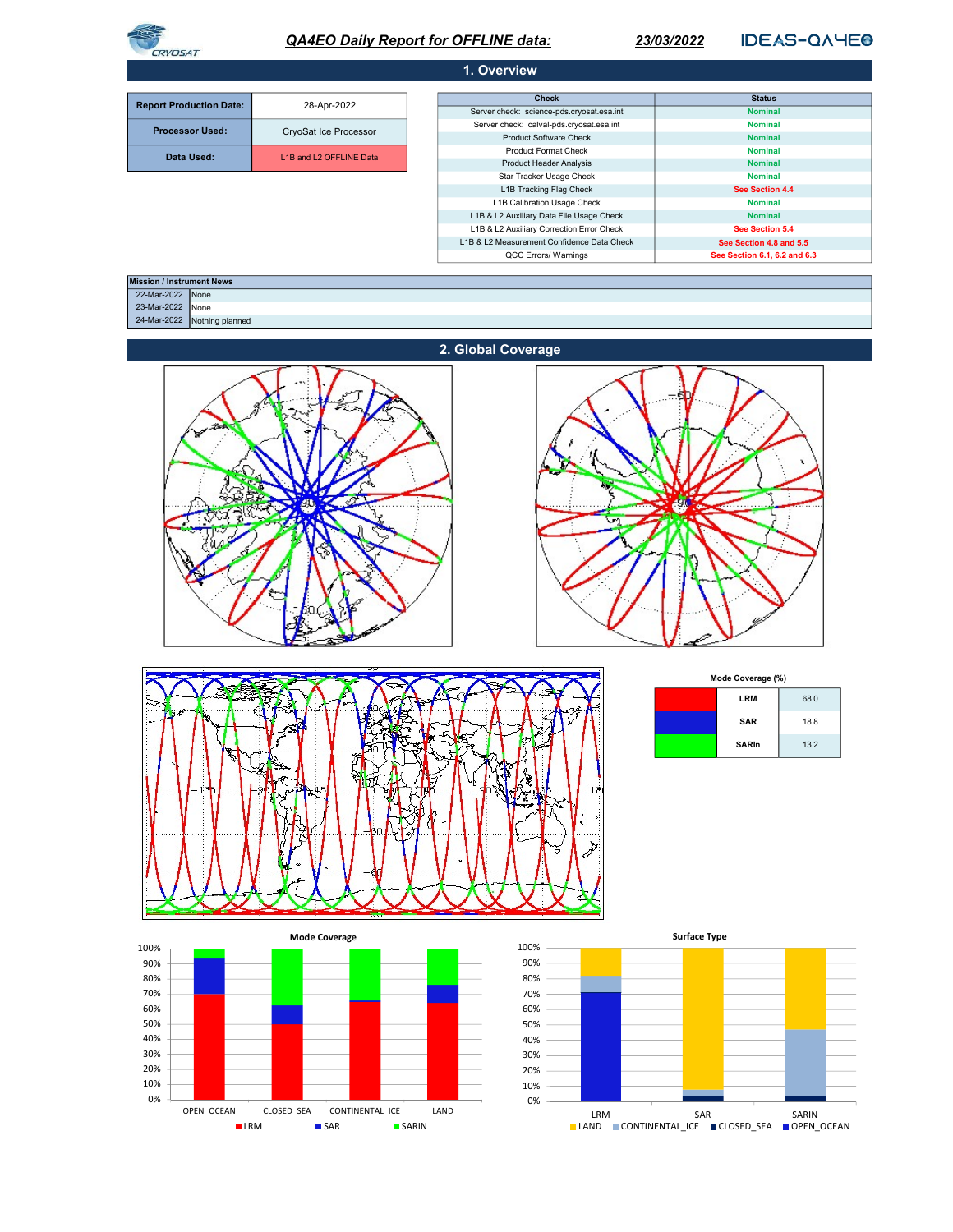# 3. Instrument Configuration

The SIRAL instrument configuration for the day of acquisition is provided below.

SIRAL instrument(s) in use: SIRAL - A

4. Level 1B Data Quality Check

## 4.1 L1B Product Format Check

Each product, retrieved and unpacked from the science server, is checked to ensure it consists of both an XML header file (.HDR) and a product file (.DBL).

Number of products with errors: 0

#### 4.2 L1B Product Header Analysis

For all products, a series of pre-defined checks are carried out on the MPH and SPH in order to identify any inconsistencies and/or errors raised by the ground-segment processing chain.

Number of products with errors: 0

### 4.3 Star Tracker Usage Check

Each product is checked in order to ensure a valid star tracker file has been used in processing.

Number of products with errors: 0

# 4.4 L1B Tracking Flags Check

CryoSat L1B data includes a tracking flag for each measurement record. The bit value of this flag indicates any problems when set.

Loss of Echo Flag: This flag is currently set for some products over land, but this is to be expected.

Number of products with errors: 121

| <b>Product</b>                                          | <b>Test Failed</b> | <b>Description</b>                                   |
|---------------------------------------------------------|--------------------|------------------------------------------------------|
| CS OFFL SIR LRM 1B 20220323T002519 20220323T003020 E001 | Loss of echo       | The tracking echo is missing for one or more records |
| CS OFFL SIR LRM 1B 20220323T003303 20220323T005849 E001 | Loss of echo       | The tracking echo is missing for one or more records |
| CS OFFL SIR LRM 1B 20220323T010044 20220323T010051 E001 | Loss of echo       | The tracking echo is missing for one or more records |
| CS OFFL SIR LRM 1B 20220323T010054 20220323T010730 E001 | Loss of echo       | The tracking echo is missing for one or more records |
| CS_OFFL_SIR_LRM_1B_20220323T010730_20220323T010848_E001 | Loss of echo       | The tracking echo is missing for one or more records |
| CS OFFL SIR LRM 1B 20220323T013031 20220323T013041 E001 | Loss of echo       | The tracking echo is missing for one or more records |
| CS OFFL SIR LRM 1B 20220323T013043 20220323T013122 E001 | Loss of echo       | The tracking echo is missing for one or more records |
| CS_OFFL_SIR_LRM_1B_20220323T021214_20220323T023349_E001 | Loss of echo       | The tracking echo is missing for one or more records |
| CS OFFL SIR LRM 1B 20220323T023351 20220323T023357 E001 | Loss of echo       | The tracking echo is missing for one or more records |
| CS OFFL SIR LRM 1B 20220323T023359 20220323T024050 E001 | Loss of echo       | The tracking echo is missing for one or more records |
| CS OFFL SIR LRM 1B 20220323T024053 20220323T024111 E001 | Loss of echo       | The tracking echo is missing for one or more records |
| CS OFFL SIR LRM 1B 20220323T024211 20220323T024214 E001 | Loss of echo       | The tracking echo is missing for one or more records |
| CS_OFFL_SIR_LRM_1B_20220323T024216_20220323T024257_E001 | Loss of echo       | The tracking echo is missing for one or more records |
| CS_OFFL_SIR_LRM_1B_20220323T024306_20220323T024421_E001 | Loss of echo       | The tracking echo is missing for one or more records |
| CS OFFL SIR LRM 1B 20220323T024500 20220323T024651 E001 | Loss of echo       | The tracking echo is missing for one or more records |
| CS_OFFL_SIR_LRM_1B_20220323T024844_20220323T025035_E001 | Loss of echo       | The tracking echo is missing for one or more records |
| CS OFFL SIR LRM 1B 20220323T035959 20220323T040331 E001 | Loss of echo       | The tracking echo is missing for one or more records |
| CS OFFL SIR LRM 1B 20220323T040453 20220323T040937 E001 | Loss of echo       | The tracking echo is missing for one or more records |
| CS OFFL SIR LRM 1B 20220323T040958 20220323T041218 E001 | Loss of echo       | The tracking echo is missing for one or more records |
| CS OFFL SIR LRM 1B 20220323T042129 20220323T042144 E001 | Loss of echo       | The tracking echo is missing for one or more records |
| CS OFFL SIR LRM 1B 20220323T042148 20220323T042207 E001 | Loss of echo       | The tracking echo is missing for one or more records |
| CS_OFFL_SIR_LRM_1B_20220323T042318_20220323T042346_E001 | Loss of echo       | The tracking echo is missing for one or more records |
| CS OFFL SIR LRM 1B 20220323T042615 20220323T042629 E001 | Loss of echo       | The tracking echo is missing for one or more records |
| CS OFFL SIR LRM 1B 20220323T055309 20220323T055736 E001 | Loss of echo       | The tracking echo is missing for one or more records |
| CS_OFFL_SIR_LRM_1B_20220323T061934_20220323T062059_E001 | Loss of echo       | The tracking echo is missing for one or more records |
| CS OFFL SIR LRM 1B 20220323T062213 20220323T065546 E001 | Loss of echo       | The tracking echo is missing for one or more records |
| CS_OFFL_SIR_LRM_1B_20220323T075805_20220323T075848_E001 | Loss of echo       | The tracking echo is missing for one or more records |
| CS OFFL SIR LRM 1B 20220323T075851 20220323T075853 E001 | Loss of echo       | The tracking echo is missing for one or more records |
| CS OFFL SIR LRM 1B 20220323T075857 20220323T075921 E001 | Loss of echo       | The tracking echo is missing for one or more records |
| CS OFFL SIR LRM 1B 20220323T075926 20220323T080014 E001 | Loss of echo       | The tracking echo is missing for one or more records |
| CS OFFL SIR LRM 1B 20220323T080016 20220323T080032 E001 | Loss of echo       | The tracking echo is missing for one or more records |
| CS OFFL SIR LRM 1B 20220323T080514 20220323T081238 E001 | Loss of echo       | The tracking echo is missing for one or more records |
| CS OFFL SIR LRM 1B 20220323T081719 20220323T081829 E001 | Loss of echo       | The tracking echo is missing for one or more records |
| CS OFFL SIR LRM 1B 20220323T081834 20220323T081840 E001 | Loss of echo       | The tracking echo is missing for one or more records |
| CS OFFL SIR LRM 1B 20220323T081842 20220323T083504 E001 | Loss of echo       | The tracking echo is missing for one or more records |
| CS OFFL SIR LRM 1B 20220323T085153 20220323T090537 E001 | Loss of echo       | The tracking echo is missing for one or more records |
| CS OFFL SIR LRM 1B 20220323T092112 20220323T092201 E001 | Loss of echo       | The tracking echo is missing for one or more records |
| CS_OFFL_SIR_LRM_1B_20220323T093648_20220323T094028_E001 | Loss of echo       | The tracking echo is missing for one or more records |
| CS OFFL SIR LRM 1B 20220323T094030 20220323T094032 E001 | Loss of echo       | The tracking echo is missing for one or more records |
| CS OFFL SIR LRM 1B 20220323T094034 20220323T094121 E001 | Loss of echo       | The tracking echo is missing for one or more records |
| CS OFFL SIR LRM 1B 20220323T094124 20220323T094125 E001 | Loss of echo       | The tracking echo is missing for one or more records |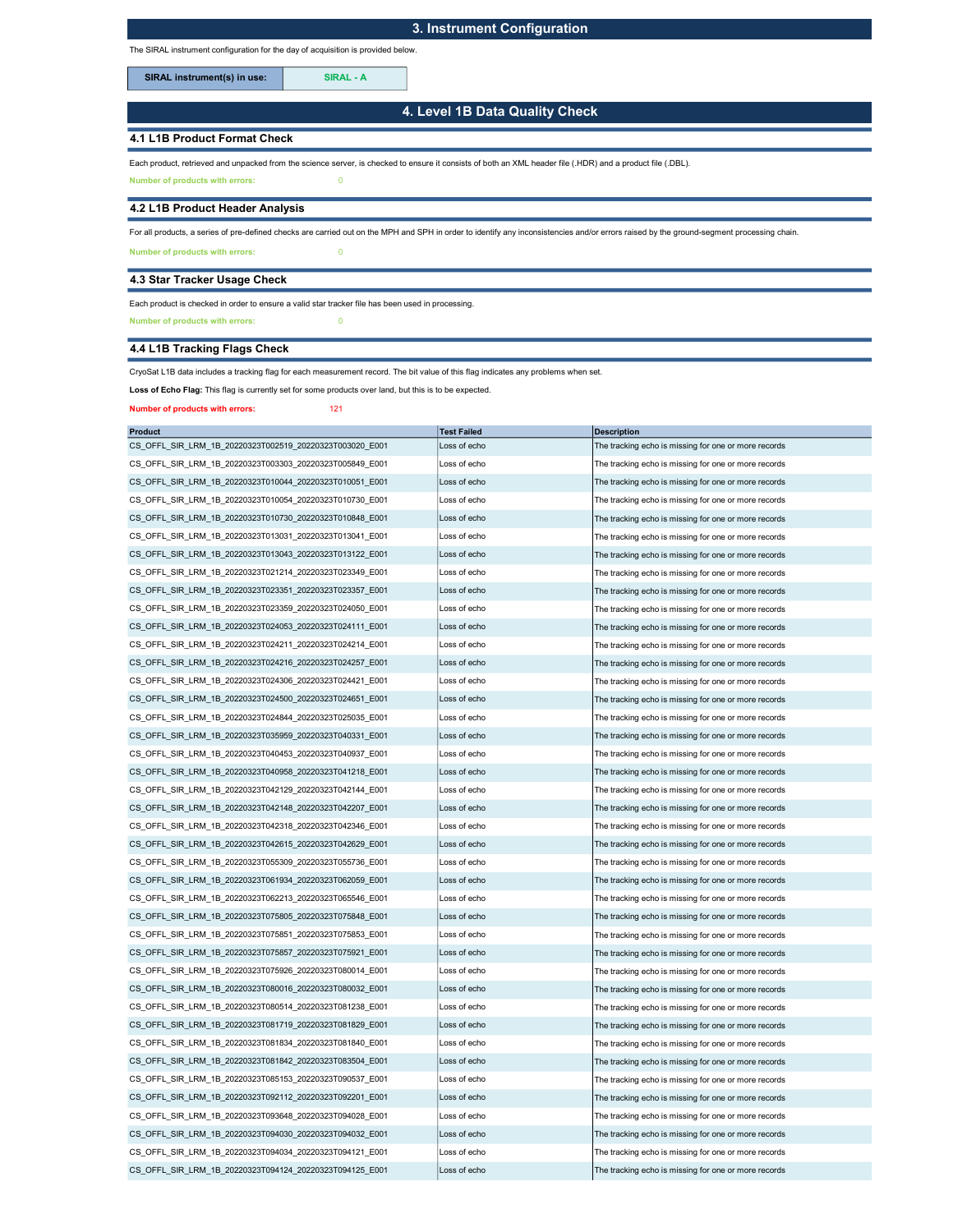$CS$  OFFL\_SIR\_LRM\_1B\_20220323T201902\_20220323T202222\_E001 Loss of echo  $\overline{C}$  The tracking echo is missing for one or more records CS\_OFFL\_SIR\_LRM\_1B\_20220323T202351\_20220323T203944\_E001 Loss of echo The tracking echo is missing for one or more records CS\_OFFL\_SIR\_LRM\_1B\_20220323T205454\_20220323T205655\_E001 Loss of echo The tracking echo is missing for one or more records CS\_OFFL\_SIR\_LRM\_1B\_20220323T205658\_20220323T205746\_E001 Loss of echo The tracking echo is missing for one or more records CS\_OFFL\_SIR\_LRM\_1B\_20220323T205749\_20220323T205808\_E001 Loss of echo The tracking echo is missing for one or more records CS\_OFFL\_SIR\_LRM\_1B\_20220323T205810\_20220323T210131\_E001 Loss of echo CS\_OFFL\_SIR\_LRM\_1B\_20220323T184456\_20220323T191518\_E001 Loss of echo The tracking echo is missing for one or more records CS\_OFFL\_SIR\_LRM\_1B\_20220323T191922\_20220323T191937\_E001 Loss of echo The tracking echo is missing for one or more records CS\_OFFL\_SIR\_LRM\_1B\_20220323T191939\_20220323T191940\_E001 Loss of echo The tracking echo is missing for one or more records CS\_OFFL\_SIR\_LRM\_1B\_20220323T191945\_20220323T191949\_E001 Loss of echo CS\_OFFL\_SIR\_LRM\_1B\_20220323T191952\_20220323T192037\_E001 Loss of echo The tracking echo is missing for one or more records CS\_OFFL\_SIR\_LRM\_1B\_20220323T192042\_20220323T192046\_E001 Loss of echo The tracking echo is missing for one or more records CS\_OFFL\_SIR\_LRM\_1B\_20220323T192049\_20220323T192145\_E001 Loss of echo The tracking echo is missing for one or more records CS\_OFFL\_SIR\_LRM\_1B\_20220323T195324\_20220323T200611\_E001 Loss of echo The tracking echo is missing for one or more records CS\_OFFL\_SIR\_LRM\_1B\_20220323T201522\_20220323T201719\_E001 Loss of echo The tracking echo is missing for one or more records  $CS$  OFFL\_SIR\_LRM\_1B\_20220323T152024\_20220323T152215\_E001 Loss of echo  $\overline{C}$  The tracking echo is missing for one or more records CS\_OFFL\_SIR\_LRM\_1B\_20220323T161442\_20220323T161511\_E001 Loss of echo The tracking echo is missing for one or more records CS\_OFFL\_SIR\_LRM\_1B\_20220323T161851\_20220323T162023\_E001 Loss of echo The tracking echo is missing for one or more records CS\_OFFL\_SIR\_LRM\_1B\_20220323T162109\_20220323T162150\_E001 Loss of echo The tracking echo is missing for one or more records CS\_OFFL\_SIR\_LRM\_1B\_20220323T162754\_20220323T162936\_E001 Loss of echo  $\vert$  The tracking echo is missing for one or more records CS\_OFFL\_SIR\_LRM\_1B\_20220323T163121\_20220323T163451\_E001 Loss of echo The tracking echo is missing for one or more records CS\_OFFL\_SIR\_LRM\_1B\_20220323T163514\_20220323T163703\_E001 Loss of echo The tracking echo is missing for one or more records CS\_OFFL\_SIR\_LRM\_1B\_20220323T174037\_20220323T174147\_E001 Loss of echo The tracking echo is missing for one or more records CS\_OFFL\_SIR\_LRM\_1B\_20220323T180056\_20220323T180228\_E001 Loss of echo The tracking echo is missing for one or more records CS\_OFFL\_SIR\_LRM\_1B\_20220323T180339\_20220323T180824\_E001 Loss of echo The tracking echo is missing for one or more records CS\_OFFL\_SIR\_LRM\_1B\_20220323T181002\_20220323T183127\_E001  $CS$  OFFL\_SIR\_LRM\_1B\_20220323T144333\_20220323T144358\_E001 Loss of echo  $\Box$  The tracking echo is missing for one or more records CS\_OFFL\_SIR\_LRM\_1B\_20220323T144402\_20220323T145100\_E001 Loss of echo The tracking echo is missing for one or more records CS\_OFFL\_SIR\_LRM\_1B\_20220323T145105\_20220323T145223\_E001 Loss of echo  $\vert$ The tracking echo is missing for one or more records CS\_OFFL\_SIR\_LRM\_1B\_20220323T145225\_20220323T145258\_E001 Loss of echo The tracking echo is missing for one or more records CS\_OFFL\_SIR\_LRM\_1B\_20220323T145301\_20220323T150130\_E001 Loss of echo The tracking echo is missing for one or more records CS\_OFFL\_SIR\_LRM\_1B\_20220323T151425\_20220323T152014\_E001 Loss of echo The tracking echo is missing for one or more records  $CS$  OFFL\_SIR\_LRM\_1B\_20220323T130441\_20220323T130502\_E001 Loss of echo  $\vert$  The tracking echo is missing for one or more records CS\_OFFL\_SIR\_LRM\_1B\_20220323T130701\_20220323T133247\_E001 Loss of echo The tracking echo is missing for one or more records CS\_OFFL\_SIR\_LRM\_1B\_20220323T143651\_20220323T143956\_E001 Loss of echo The tracking echo is missing for one or more records CS\_OFFL\_SIR\_LRM\_1B\_20220323T144030\_20220323T144241\_E001 Loss of echo The tracking echo is missing for one or more records CS\_OFFL\_SIR\_LRM\_1B\_20220323T144244\_20220323T144245\_E001 Loss of echo The tracking echo is missing for one or more records CS\_OFFL\_SIR\_LRM\_1B\_20220323T144248\_20220323T144331\_E001 Loss of echo The tracking echo is missing for one or more records CS\_OFFL\_SIR\_LRM\_1B\_20220323T123445\_20220323T123449\_E001 Loss of echo The tracking echo is missing for one or more records CS\_OFFL\_SIR\_LRM\_1B\_20220323T123453\_20220323T123454\_E001 Loss of echo The tracking echo is missing for one or more records CS\_OFFL\_SIR\_LRM\_1B\_20220323T123456\_20220323T123526\_E001 Loss of echo The tracking echo is missing for one or more records CS\_OFFL\_SIR\_LRM\_1B\_20220323T123757\_20220323T123832\_E001 Loss of echo The tracking echo is missing for one or more records CS\_OFFL\_SIR\_LRM\_1B\_20220323T123835\_20220323T124006\_E001 Loss of echo The tracking echo is missing for one or more records CS\_OFFL\_SIR\_LRM\_1B\_20220323T125834\_20220323T130352\_E001 Loss of echo The tracking echo is missing for one or more records CS\_OFFL\_SIR\_LRM\_1B\_20220323T112326\_20220323T112333\_E001 Loss of echo The tracking echo is missing for one or more records CS\_OFFL\_SIR\_LRM\_1B\_20220323T112358\_20220323T112403\_E001 Loss of echo The tracking echo is missing for one or more records CS\_OFFL\_SIR\_LRM\_1B\_20220323T112409\_20220323T112445\_E001 Loss of echo The tracking echo is missing for one or more records CS\_OFFL\_SIR\_LRM\_1B\_20220323T112845\_20220323T112914\_E001 Loss of echo The tracking echo is missing for one or more records CS\_OFFL\_SIR\_LRM\_1B\_20220323T120623\_20220323T123441\_E001 Loss of echo The tracking echo is missing for one or more records CS\_OFFL\_SIR\_LRM\_1B\_20220323T123443\_20220323T123443\_E001 Loss of echo The tracking echo is missing for one or more records CS\_OFFL\_SIR\_LRM\_1B\_20220323T111931\_20220323T111939\_E001 Loss of echo The tracking echo is missing for one or more records CS\_OFFL\_SIR\_LRM\_1B\_20220323T111941\_20220323T112000\_E001 Loss of echo The tracking echo is missing for one or more records CS\_OFFL\_SIR\_LRM\_1B\_20220323T112002\_20220323T112126\_E001 Loss of echo The tracking echo is missing for one or more records CS\_OFFL\_SIR\_LRM\_1B\_20220323T112130\_20220323T112157\_E001 Loss of echo The tracking echo is missing for one or more records CS\_OFFL\_SIR\_LRM\_1B\_20220323T112200\_20220323T112309\_E001 Loss of echo The tracking echo is missing for one or more records CS\_OFFL\_SIR\_LRM\_1B\_20220323T112313\_20220323T112321\_E001 Loss of echo The tracking echo is missing for one or more records CS\_OFFL\_SIR\_LRM\_1B\_20220323T103343\_20220323T104319\_E001 Loss of echo The tracking echo is missing for one or more records CS\_OFFL\_SIR\_LRM\_1B\_20220323T104629\_20220323T105130\_E001 Loss of echo The tracking echo is missing for one or more records CS\_OFFL\_SIR\_LRM\_1B\_20220323T105414\_20220323T105613\_E001 Loss of echo The tracking echo is missing for one or more records CS\_OFFL\_SIR\_LRM\_1B\_20220323T105617\_20220323T110107\_E001 Loss of echo The tracking echo is missing for one or more records CS\_OFFL\_SIR\_LRM\_1B\_20220323T111510\_20220323T111921\_E001 Loss of echo The tracking echo is missing for one or more records CS\_OFFL\_SIR\_LRM\_1B\_20220323T111924\_20220323T111929\_E001 Loss of echo The tracking echo is missing for one or more records CS\_OFFL\_SIR\_LRM\_1B\_20220323T094127\_20220323T094451\_E001 Loss of echo The tracking echo is missing for one or more records CS\_OFFL\_SIR\_LRM\_1B\_20220323T094721\_20220323T095740\_E001 Loss of echo The tracking echo is missing for one or more records

oss of echo **The tracking echo is missing for one or more records** The tracking echo is missing for one or more records The tracking echo is missing for one or more records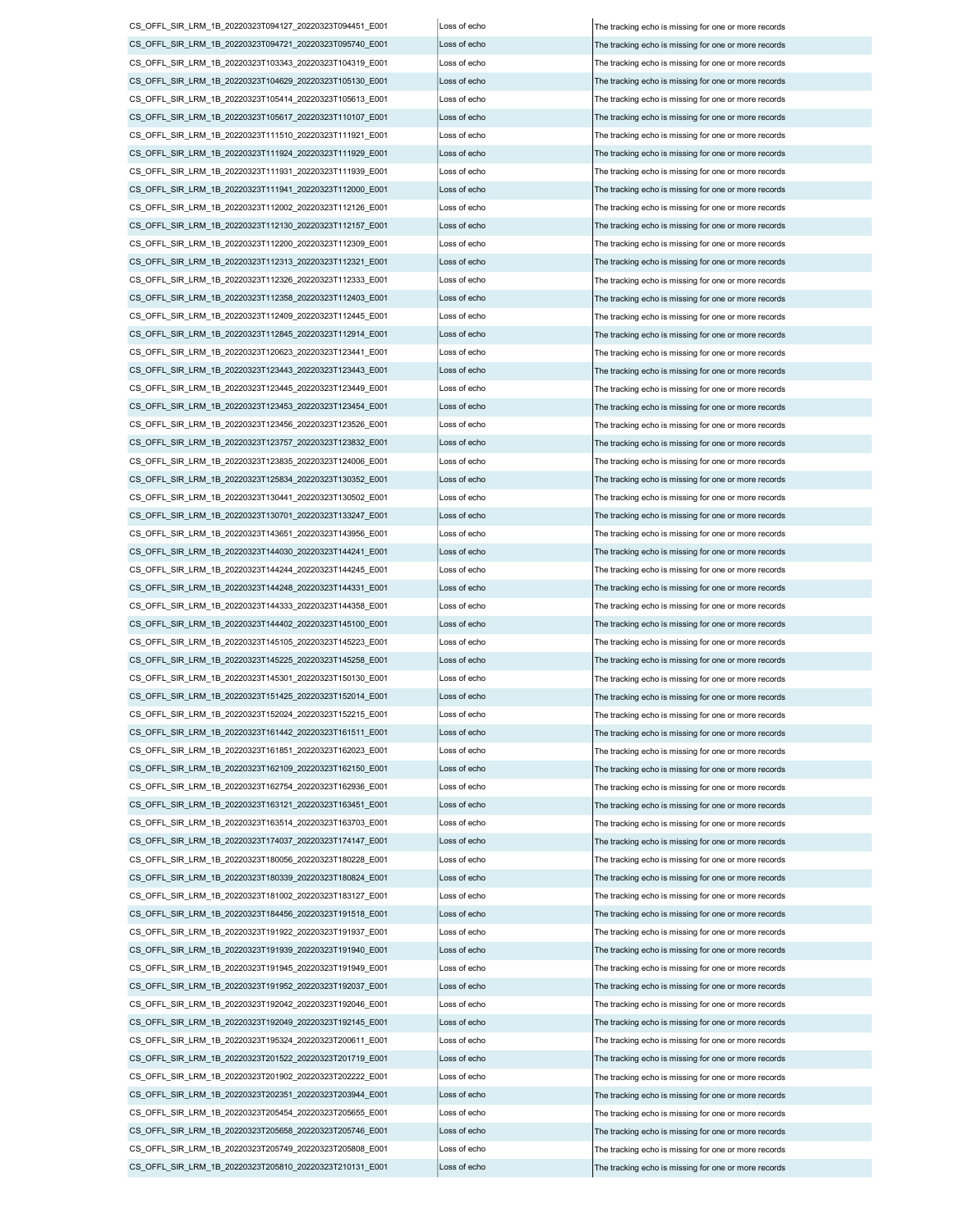| CS OFFL SIR LRM 1B 20220323T211829 20220323T213027 E001 | Loss of echo | The tracking echo is missing for one or more records |
|---------------------------------------------------------|--------------|------------------------------------------------------|
| CS OFFL SIR LRM 1B 20220323T213355 20220323T213443 E001 | Loss of echo | The tracking echo is missing for one or more records |
| CS OFFL SIR LRM 1B 20220323T213507 20220323T214219 E001 | Loss of echo | The tracking echo is missing for one or more records |
| CS OFFL SIR LRM 1B 20220323T215351 20220323T215641 E001 | Loss of echo | The tracking echo is missing for one or more records |
| CS OFFL SIR LRM 1B 20220323T222703 20220323T222821 E001 | Loss of echo | The tracking echo is missing for one or more records |
| CS_OFFL_SIR_LRM_1B_20220323T222912_20220323T222943_E001 | Loss of echo | The tracking echo is missing for one or more records |
| CS OFFL SIR LRM 1B 20220323T222946 20220323T222946 E001 | Loss of echo | The tracking echo is missing for one or more records |
| CS OFFL SIR LRM 1B 20220323T222948 20220323T223054 E001 | Loss of echo | The tracking echo is missing for one or more records |
| CS OFFL SIR LRM 1B 20220323T223056 20220323T223124 E001 | Loss of echo | The tracking echo is missing for one or more records |
| CS OFFL SIR LRM 1B 20220323T223126 20220323T223328 E001 | Loss of echo | The tracking echo is missing for one or more records |
| CS OFFL SIR LRM 1B 20220323T223331 20220323T223452 E001 | Loss of echo | The tracking echo is missing for one or more records |
| CS OFFL SIR LRM 1B 20220323T223512 20220323T223553 E001 | Loss of echo | The tracking echo is missing for one or more records |
| CS OFFL SIR LRM 1B 20220323T223555 20220323T224120 E001 | Loss of echo | The tracking echo is missing for one or more records |
| CS OFFL SIR LRM 1B 20220323T225651 20220323T230234 E001 | Loss of echo | The tracking echo is missing for one or more records |
| CS OFFL SIR LRM 1B 20220323T230518 20220323T232935 E001 | Loss of echo | The tracking echo is missing for one or more records |
| CS OFFL SIR LRM 1B 20220323T233154 20220323T234027 E001 | Loss of echo | The tracking echo is missing for one or more records |
|                                                         |              |                                                      |

#### 4.5 L1B Calibration Usage Check

Number of products with errors: 0 Each product is checked in order to ensure that the necessary calibration files have been used in processing.

# 4.6 L1B Auxilary Data File Usage Check

Each product is checked for missing Data Set Descriptors with respect to a pre-determined baseline and also to check the validity of Auxiliary Data Files is correct. Number of products with errors: 0

# 4.7 L1B Auxiliary Correction Error Check

CryoSat L1B data includes a correction error flag for each measurement record. The bit value of this flag indicates any problems when set.

mber of products with errors:

#### 4.8 L1B Measurement Confidence Data Check

CryoSat L1B data includes a measurement confidence flag for each measurement record. The bit value of this flag indicates any problems when set.

Currently, there are several common error flags raised in the Level 1B products which are expected due to operational mode or surface type. All common flags are summarised in the list below, followed by a table of any additional issues arising from this test.

Block Degraded Flag: This flag is currently set for a number of individual records generally at the start or end of products (all modes), but this is to be expected.

Phase Perturbation Applied Flag: This flag is currently set for all L1B SARIn products, indicating that the ADC correction application is deactivated, but this is in line with the current configuration.

Number of products with errors: 1

# 5. Level 2 Data Quality Check

#### 5.1 L2 Product Format Check

Each product, retrieved and unpacked from the science server, is checked to ensure it consists of both an XML header file (.HDR) and a product file (.DBL). Number of products with errors: 0

#### 5.2 L2 Product Header Analysis

Number of products with errors: 0 For all products, a series of pre-defined checks are carried out on the MPH and SPH in order to identify any inconsistencies and/or errors raised by the ground-segment processing chain.

# 5.3 L2 Auxiliary Data File Usage Check

Each product is checked for missing Data Set Descriptors with respect to a pre-determined baseline and also to check the validity of Auxiliary Data Files is correct.

Number of products with errors:

#### 5.4 L2 Auxiliary Correction Error Check

CryoSat L2 data includes a correction error flag for each measurement record. The bit value of this flag indicates any problems when set.

Currently, there are several common error flags raised in the Level 2 products which are expected due to operational mode or surface type. All common flags are summarised in the list below, followed by a table of any additional issues arising from this test.

**Sea State Bias error:** This flag is currently set in all L2 LRM products over ocean, indicating a problem with the sea state bias Due to a known anomaly, the sea state bias field is currently unfilled in all<br>Baseline-E L2

**Snow Depth Model error:** This flag is currently set in all L2 SAR products over ocean, which fall outside of the extent of the current snow depth model. Currently the snow depth model is only availlable<br>over the high-lati

Number of products with errors: 112

| Product                                                | <b>Test Failed</b> | Description                                                                                                                           |
|--------------------------------------------------------|--------------------|---------------------------------------------------------------------------------------------------------------------------------------|
| CS OFFL SIR LRM 2 20220323T151425 20220323T152014 E001 | Slope model        | There is an error with the Slope Model for one or more records                                                                        |
| CS OFFL SIR SAR 2 20220323T002010 20220323T002116 E001 | Snow depth model   | There is an error with the Snow Depth value, where one or more records<br>falls outside of the extent of the current snow depth model |
| CS OFFL SIR SAR 2 20220323T003253 20220323T003303 E001 | Snow depth model   | There is an error with the Snow Depth value, where one or more records<br>falls outside of the extent of the current snow depth model |
| CS OFFL SIR SAR 2 20220323T010855 20220323T011103 E001 | Snow depth model   | There is an error with the Snow Depth value, where one or more records<br>falls outside of the extent of the current snow depth model |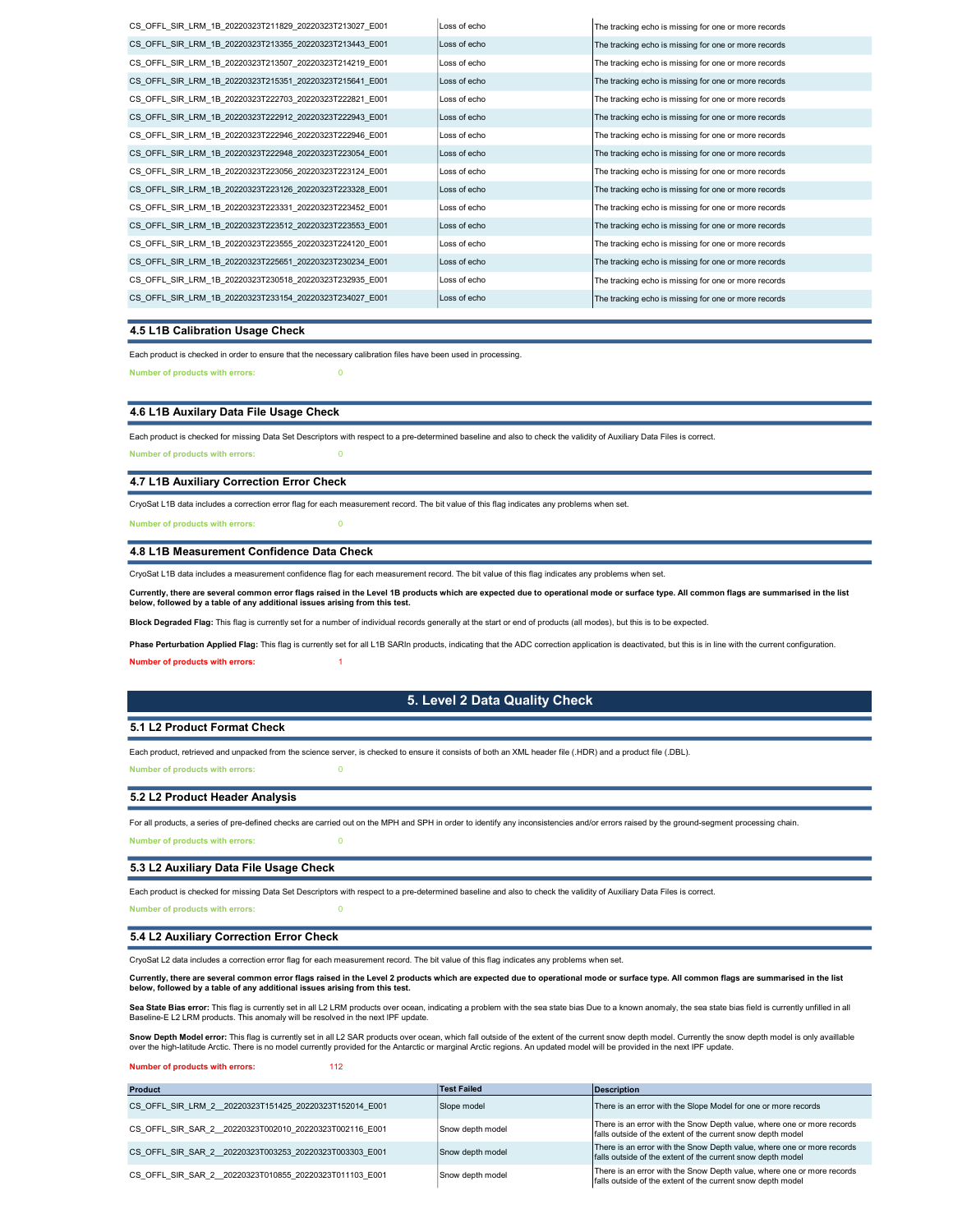|                                                         | Snow depth model | There is an error with the Snow Depth value, where one or more records                                                                |
|---------------------------------------------------------|------------------|---------------------------------------------------------------------------------------------------------------------------------------|
| CS_OFFL_SIR_SAR_2_20220323T013122_20220323T013150_E001  |                  | falls outside of the extent of the current snow depth model<br>There is an error with the Snow Depth value, where one or more records |
| CS OFFL SIR SAR 2 20220323T015904 20220323T020041 E001  | Snow depth model | falls outside of the extent of the current snow depth model                                                                           |
| CS_OFFL_SIR_SAR_2_20220323T024111_20220323T024120_E001  | Snow depth model | There is an error with the Snow Depth value, where one or more records<br>falls outside of the extent of the current snow depth model |
| CS OFFL SIR SAR 2 20220323T024126 20220323T024210 E001  | Snow depth model | There is an error with the Snow Depth value, where one or more records<br>falls outside of the extent of the current snow depth model |
| CS OFFL SIR SAR 2 20220323T024258 20220323T024306 E001  | Snow depth model | There is an error with the Snow Depth value, where one or more records<br>falls outside of the extent of the current snow depth model |
| CS_OFFL_SIR_SAR_2__20220323T024652_20220323T024657_E001 | Snow depth model | There is an error with the Snow Depth value, where one or more records<br>falls outside of the extent of the current snow depth model |
| CS OFFL SIR SAR 2 20220323T024710 20220323T024844 E001  | Snow depth model | There is an error with the Snow Depth value, where one or more records<br>falls outside of the extent of the current snow depth model |
| CS OFFL SIR SAR 2 20220323T025036 20220323T025209 E001  | Snow depth model | There is an error with the Snow Depth value, where one or more records<br>falls outside of the extent of the current snow depth model |
| CS OFFL SIR SAR 2 20220323T033828 20220323T034031 E001  | Snow depth model | There is an error with the Snow Depth value, where one or more records<br>falls outside of the extent of the current snow depth model |
| CS_OFFL_SIR_SAR_2_20220323T035034_20220323T035044_E001  | Snow depth model | There is an error with the Snow Depth value, where one or more records<br>falls outside of the extent of the current snow depth model |
| CS_OFFL_SIR_SAR_2__20220323T035710_20220323T035959_E001 | Snow depth model | There is an error with the Snow Depth value, where one or more records<br>falls outside of the extent of the current snow depth model |
| CS_OFFL_SIR_SAR_2__20220323T041742_20220323T042129_E001 | Snow depth model | There is an error with the Snow Depth value, where one or more records                                                                |
| CS OFFL SIR SAR 2 20220323T042347 20220323T042615 E001  | Snow depth model | falls outside of the extent of the current snow depth model<br>There is an error with the Snow Depth value, where one or more records |
| CS_OFFL_SIR_SAR_2__20220323T043059_20220323T043923_E001 | Snow depth model | falls outside of the extent of the current snow depth model<br>There is an error with the Snow Depth value, where one or more records |
| CS OFFL SIR SAR 2 20220323T044245 20220323T044328 E001  | Snow depth model | falls outside of the extent of the current snow depth model<br>There is an error with the Snow Depth value, where one or more records |
|                                                         | Snow depth model | falls outside of the extent of the current snow depth model<br>There is an error with the Snow Depth value, where one or more records |
| CS_OFFL_SIR_SAR_2__20220323T045157_20220323T045442_E001 |                  | falls outside of the extent of the current snow depth model<br>There is an error with the Snow Depth value, where one or more records |
| CS OFFL SIR SAR 2 20220323T051747 20220323T051928 E001  | Snow depth model | falls outside of the extent of the current snow depth model<br>There is an error with the Snow Depth value, where one or more records |
| CS_OFFL_SIR_SAR_2_20220323T052357_20220323T052401_E001  | Snow depth model | falls outside of the extent of the current snow depth model<br>There is an error with the Snow Depth value, where one or more records |
| CS_OFFL_SIR_SAR_2_20220323T052934_20220323T052944_E001  | Snow depth model | falls outside of the extent of the current snow depth model                                                                           |
| CS_OFFL_SIR_SAR_2_20220323T054315_20220323T054502_E001  | Snow depth model | There is an error with the Snow Depth value, where one or more records<br>falls outside of the extent of the current snow depth model |
| CS_OFFL_SIR_SAR_2__20220323T055736_20220323T060404_E001 | Snow depth model | There is an error with the Snow Depth value, where one or more records<br>falls outside of the extent of the current snow depth model |
| CS_OFFL_SIR_SAR_2_20220323T060405_20220323T060624_E001  | Snow depth model | There is an error with the Snow Depth value, where one or more records<br>falls outside of the extent of the current snow depth model |
| CS_OFFL_SIR_SAR_2_20220323T060640_20220323T060900_E001  | Snow depth model | There is an error with the Snow Depth value, where one or more records<br>falls outside of the extent of the current snow depth model |
| CS_OFFL_SIR_SAR_2__20220323T062059_20220323T062109_E001 | Snow depth model | There is an error with the Snow Depth value, where one or more records<br>falls outside of the extent of the current snow depth model |
| CS_OFFL_SIR_SAR_2_20220323T062124_20220323T062213_E001  | Snow depth model | There is an error with the Snow Depth value, where one or more records<br>falls outside of the extent of the current snow depth model |
| CS_OFFL_SIR_SAR_2__20220323T065547_20220323T065558_E001 | Snow depth model | There is an error with the Snow Depth value, where one or more records<br>falls outside of the extent of the current snow depth model |
| CS OFFL SIR SAR 2 20220323T070256 20220323T070301 E001  | Snow depth model | There is an error with the Snow Depth value, where one or more records<br>falls outside of the extent of the current snow depth model |
| CS_OFFL_SIR_SAR_2_20220323T070309_20220323T070315_E001  | Snow depth model | There is an error with the Snow Depth value, where one or more records<br>falls outside of the extent of the current snow depth model |
| CS OFFL SIR SAR 2 20220323T070810 20220323T070905 E001  | Snow depth model | There is an error with the Snow Depth value, where one or more records<br>falls outside of the extent of the current snow depth model |
| CS OFFL SIR SAR 2 20220323T071106 20220323T071355 E001  | Snow depth model | There is an error with the Snow Depth value, where one or more records<br>falls outside of the extent of the current snow depth model |
| CS_OFFL_SIR_SAR_2__20220323T074509_20220323T074537_E001 | Snow depth model | There is an error with the Snow Depth value, where one or more records<br>falls outside of the extent of the current snow depth model |
| CS OFFL SIR SAR 2 20220323T080032 20220323T080036 E001  | Snow depth model | There is an error with the Snow Depth value, where one or more records<br>falls outside of the extent of the current snow depth model |
| CS OFFL SIR SAR 2 20220323T080039 20220323T080054 E001  | Snow depth model | There is an error with the Snow Depth value, where one or more records                                                                |
| CS OFFL SIR SAR 2 20220323T080056 20220323T080349 E001  | Snow depth model | falls outside of the extent of the current snow depth model<br>There is an error with the Snow Depth value, where one or more records |
| CS OFFL SIR SAR 2 20220323T080354 20220323T080514 E001  | Snow depth model | falls outside of the extent of the current snow depth model<br>There is an error with the Snow Depth value, where one or more records |
| CS OFFL SIR SAR 2 20220323T081239 20220323T081719 E001  | Snow depth model | falls outside of the extent of the current snow depth model<br>There is an error with the Snow Depth value, where one or more records |
| CS OFFL SIR SAR 2 20220323T084155 20220323T084201 E001  | Snow depth model | falls outside of the extent of the current snow depth model<br>There is an error with the Snow Depth value, where one or more records |
| CS OFFL SIR SAR 2 20220323T084208 20220323T084213 E001  |                  | falls outside of the extent of the current snow depth model<br>There is an error with the Snow Depth value, where one or more records |
|                                                         | Snow depth model | falls outside of the extent of the current snow depth model<br>There is an error with the Snow Depth value, where one or more records |
| CS OFFL SIR SAR 2 20220323T084609 20220323T085153 E001  | Snow depth model | falls outside of the extent of the current snow depth model<br>There is an error with the Snow Depth value, where one or more records |
| CS OFFL SIR SAR 2 20220323T090537 20220323T090832 E001  | Snow depth model | falls outside of the extent of the current snow depth model<br>There is an error with the Snow Depth value, where one or more records |
| CS OFFL SIR SAR 2 20220323T091925 20220323T092112 E001  | Snow depth model | falls outside of the extent of the current snow depth model                                                                           |
| CS OFFL SIR SAR 2 20220323T092201 20220323T092422 E001  | Snow depth model | There is an error with the Snow Depth value, where one or more records<br>falls outside of the extent of the current snow depth model |
| CS OFFL SIR SAR 2 20220323T092554 20220323T092749 E001  | Snow depth model | There is an error with the Snow Depth value, where one or more records<br>falls outside of the extent of the current snow depth model |
| CS OFFL SIR SAR 2 20220323T095740 20220323T095919 E001  | Snow depth model | There is an error with the Snow Depth value, where one or more records<br>falls outside of the extent of the current snow depth model |
| CS OFFL SIR SAR 2 20220323T101412 20220323T101418 E001  | Snow depth model | There is an error with the Snow Depth value, where one or more records<br>falls outside of the extent of the current snow depth model |
| CS OFFL SIR SAR 2 20220323T102106 20220323T102113 E001  | Snow depth model | There is an error with the Snow Depth value, where one or more records<br>falls outside of the extent of the current snow depth model |
| CS OFFL SIR SAR 2 20220323T105253 20220323T105414 E001  | Snow depth model | There is an error with the Snow Depth value, where one or more records<br>falls outside of the extent of the current snow depth model |
| CS OFFL SIR SAR 2 20220323T110108 20220323T110341 E001  | Snow depth model | There is an error with the Snow Depth value, where one or more records<br>falls outside of the extent of the current snow depth model |
| CS OFFL SIR SAR 2 20220323T110353 20220323T110411 E001  | Snow depth model | There is an error with the Snow Depth value, where one or more records<br>falls outside of the extent of the current snow depth model |
| CS_OFFL_SIR_SAR_2_20220323T112914_20220323T113019_E001  | Snow depth model | There is an error with the Snow Depth value, where one or more records                                                                |

|  | Snow depth model |
|--|------------------|
|  | Snow depth model |
|  | Snow depth model |
|  | Snow depth model |
|  | Snow depth model |
|  | Snow depth model |
|  | Snow depth model |
|  | Snow depth model |
|  | Snow depth model |
|  | Snow depth model |
|  | Snow depth model |
|  | Snow depth model |
|  | Snow depth model |
|  | Snow depth model |
|  | Snow depth model |
|  | Snow depth model |
|  | Snow depth model |
|  | Snow depth model |
|  | Snow depth model |
|  | Snow depth model |
|  | Snow depth model |
|  | Snow depth model |
|  | Snow depth model |
|  | Snow depth model |
|  | Snow depth model |
|  | Snow depth model |
|  | Snow depth model |
|  | Snow depth model |
|  | Snow depth model |
|  | Snow depth model |
|  | Snow depth model |
|  | Snow depth model |
|  | Snow depth model |
|  | Snow depth model |
|  | Snow depth model |
|  | Snow depth model |
|  | Snow depth model |
|  | Snow depth model |
|  | Snow depth model |
|  | Snow depth model |
|  | Snow depth model |
|  | Snow depth model |
|  | Snow depth model |
|  | Snow depth model |
|  | Snow depth model |
|  | Snow depth model |
|  | Snow depth model |
|  | Snow depth model |
|  | Snow depth model |
|  | Snow depth model |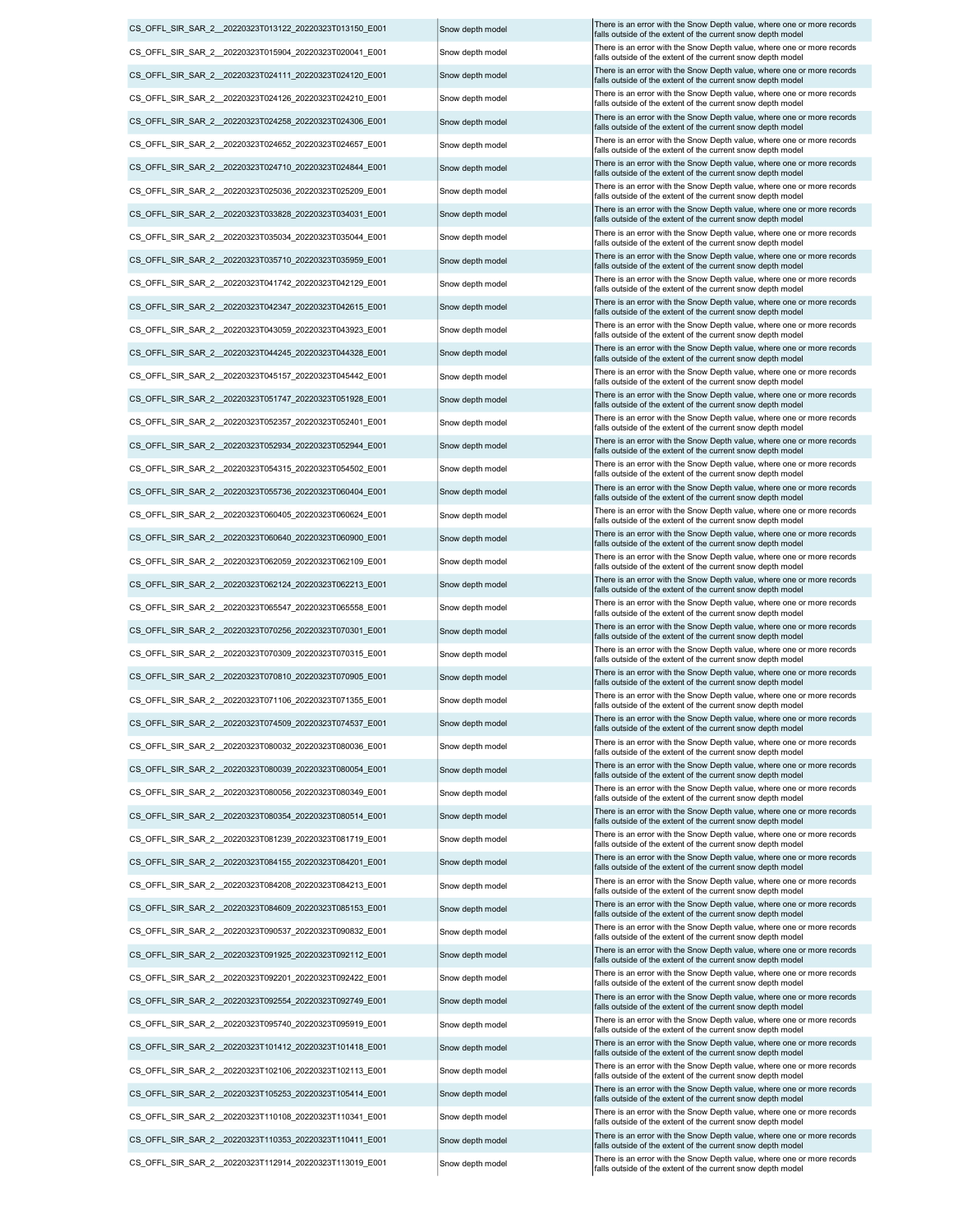CS\_OFFL\_SIR\_SAR\_2\_\_20220323T232935\_20220323T233007\_E001 Snow depth model There is an error with the Snow Depth value, where one or more records Snow Depth value, where one or more records of the current snow depth model CS\_OFFL\_SIR\_SIN\_2 \_20220323T034031\_20220323T034352\_E001 Mean Sea Surface model There is an error with the Mean Sea Surface for one or more records CS\_OFFL\_SIR\_SAR\_2\_\_20220323T234216\_20220323T234234\_E001 Snow depth model There is an error with the Snow Depth value, where one or more records Snow Depth value, where one or more records Snow Depth model falls outside of CS\_OFFL\_SIR\_SAR\_2\_\_20220323T223457\_20220323T223512\_E001 Snow depth model There is an error with the Snow Depth value, where one or more records CS\_OFFL\_SIR\_SAR\_2\_\_20220323T230234\_20220323T230355\_E001 Snow depth model There is an error with the Snow Depth value, where one or more records CS\_OFFL\_SIR\_SAR\_2\_\_20220323T224948\_20220323T225028\_E001 Snow depth model There is an error with the Snow Depth value, where one or more records CS\_OFFL\_SIR\_SAR\_2\_20220323T225211\_20220323T225224\_E001 Snow depth model There is an error with the Snow Depth value, where one or more records CS\_OFFL\_SIR\_SAR\_2\_\_20220323T225301\_20220323T225521\_E001 Snow depth model There is an error with the Snow Depth value, where one or more records CS\_OFFL\_SIR\_SAR\_2\_\_20220323T225645\_20220323T225651\_E001 Snow depth model CS\_OFFL\_SIR\_SAR\_2\_20220323T221813\_20220323T221952\_E001 Snow depth model There is an error with the Snow Depth value, where one or more records CS\_OFFL\_SIR\_SAR\_2\_\_20220323T222205\_20220323T222602\_E001 Snow depth model There is an error with the Snow Depth value, where one or more records Snow Depth value, where one or more records Snow depth model CS\_OFFL\_SIR\_SAR\_2\_\_20220323T222605\_20220323T222620\_E001 Snow depth model There is an error with the Snow Depth value, where one or more records CS\_OFFL\_SIR\_SAR\_2\_\_20220323T222621\_20220323T222702\_E001 Snow depth model There is an error with the Snow Depth value, where one or more records CS\_OFFL\_SIR\_SAR\_2\_\_20220323T223453\_20220323T223455\_E001 Snow depth model There is an error with the Snow Depth value, where one or more records CS\_OFFL\_SIR\_SAR\_2\_\_20220323T222005\_20220323T222205\_E001 Snow depth model There is an error with the Snow Depth value, where one or more records CS\_OFFL\_SIR\_SAR\_2\_\_20220323T211556\_20220323T211829\_E001 Snow depth model There is an error with the Snow Depth value, where one or more records CS\_OFFL\_SIR\_SAR\_2\_\_20220323T220307\_20220323T220307\_00220323T220311\_E001 Snow depth model There is an error with the Snow Depth value, where one or more records CS\_OFFL\_SIR\_SAR\_2\_\_20220323T213027\_20220323T213134\_E001 Snow depth model There is an error with the Snow Depth value, where one or more records CS\_OFFL\_SIR\_SAR\_2\_\_20220323T214220\_20220323T214302\_E001 Snow depth model There is an error with the Snow Depth value, where one or more records Snow Depth value, where one or more records Snow depth model CS\_OFFL\_SIR\_SAR\_2\_\_20220323T214312\_20220323T214558\_E001 Snow depth model There is an error with the Snow Depth value, where one or more records CS\_OFFL\_SIR\_SAR\_2\_20220323T214642\_20220323T214650\_E001 Snow depth model CS\_OFFL\_SIR\_SAR\_2\_\_20220323T191518\_20220323T191922\_E001 Snow depth model There is an error with the Snow Depth value, where one or more records CS\_OFFL\_SIR\_SAR\_2\_\_20220323T195309\_20220323T195324\_E001 Snow depth model There is an error with the Snow Depth value, where one or more records CS\_OFFL\_SIR\_SAR\_2\_20220323T200612\_20220323T201248\_E001 Snow depth model There is an error with the Snow Depth value, where one or more records CS\_OFFL\_SIR\_SAR\_2\_20220323T203945\_20220323T204147\_E001 Snow depth model There is an error with the Snow Depth value, where one or more records CS\_OFFL\_SIR\_SAR\_2\_\_20220323T211348\_20220323T211404\_E001 | Snow depth model CS\_OFFL\_SIR\_SAR\_2\_\_20220323T193316\_20220323T193401\_E001 Snow depth model There is an error with the Snow Depth value, where one or more records CS\_OFFL\_SIR\_SAR\_2\_20220323T165219\_20220323T165229\_E001 Snow depth model There is an error with the Snow Depth value, where one or more records CS\_OFFL\_SIR\_SAR\_2\_\_20220323T170210\_20220323T170426\_E001 Snow depth model There is an error with the Snow Depth value, where one or more records CS\_OFFL\_SIR\_SAR\_2\_02020323T172722\_20220323T173006\_E001 Snow depth model There is an error with the Snow Depth value, where one or more records CS\_OFFL\_SIR\_SAR\_2\_\_20220323T173922\_20220323T174037\_E001 Snow depth model There is an error with the Snow Depth value, where one or more records CS\_OFFL\_SIR\_SAR\_2\_\_20220323T174902\_20220323T175108\_E001 Snow depth model There is an error with the Snow Depth value, where one or more records CS\_OFFL\_SIR\_SAR\_2\_\_20220323T184326\_20220323T184456\_E001 Snow depth model There is an error with the Snow Depth value, where one or more records CS\_OFFL\_SIR\_SAR\_2\_\_20220323T175151\_20220323T175303\_E001 Snow depth model There is an error with the Snow Depth value, where one or more records CS\_OFFL\_SIR\_SAR\_2\_20220323T175332\_20220323T180056\_E001 Snow depth model There is an error with the Snow Depth value, where one or more records CS\_OFFL\_SIR\_SAR\_2\_\_20220323T180228\_20220323T180339\_E001 Snow depth model There is an error with the Snow Depth value, where one or more records CS\_OFFL\_SIR\_SAR\_2\_20220323T183128\_20220323T183244\_E001 Snow depth model CS\_OFFL\_SIR\_SAR\_2\_\_20220323T155914\_20220323T155946\_E001 Snow depth model There is an error with the Snow Depth value, where one or more records CS\_OFFL\_SIR\_SAR\_2\_20220323T160043\_20220323T160106\_E001 Snow depth model There is an error with the Snow Depth value, where one or more records CS\_OFFL\_SIR\_SAR\_2\_\_20220323T161512\_20220323T161540\_E001 Snow depth model There is an error with the Snow Depth value, where one or more records CS\_OFFL\_SIR\_SAR\_2\_\_20220323T161613\_20220323T161613\_0220323T161851\_E001 Snow depth model There is an error with the Snow Depth value, where one or more records CS\_OFFL\_SIR\_SAR\_2\_\_20220323T162151\_20220323T162202\_E001 Snow depth model There is an error with the Snow Depth value, where one or more records CS\_OFFL\_SIR\_SAR\_2\_\_20220323T162204\_20220323T162510\_E001 Snow depth model There is an error with the Snow Depth value, where one or more records CS\_OFFL\_SIR\_SAR\_2\_\_20220323T163704\_20220323T163831\_E001 Snow depth model There is an error with the Snow Depth value, where one or more records CS\_OFFL\_SIR\_SAR\_2\_20220323T134438\_20220323T134546\_E001 Snow depth model There is an error with the Snow Depth value, where one or more records CS\_OFFL\_SIR\_SAR\_2\_\_20220323T143217\_20220323T143651\_E001 Snow depth model There is an error with the Snow Depth value, where one or more records CS\_OFFL\_SIR\_SAR\_2\_20220323T150130\_20220323T150615\_E001 Snow depth model There is an error with the Snow Depth value, where one or more records CS\_OFFL\_SIR\_SAR\_2\_\_20220323T151249\_20220323T151300\_E001 Snow depth model There is an error with the Snow Depth value, where one or more records CS\_OFFL\_SIR\_SAR\_2\_20220323T152329\_20220323T152506\_E001 Snow depth model There is an error with the Snow Depth value, where one or more records

falls outside of the extent of the current snow depth mode There is an error with the Snow Depth value, where one or more records falls outside of the extent of the current snow depth model falls outside of the extent of the current snow depth model falls outside of the extent of the current snow depth mode falls outside of the extent of the current snow depth mode falls outside of the extent of the current snow depth model falls outside of the extent of the current snow depth model falls outside of the extent of the current snow depth model falls outside of the extent of the current snow depth mode falls outside of the extent of the current snow depth mode falls outside of the extent of the current snow depth mode falls outside of the extent of the current snow depth mode There is an error with the Snow Depth value, where one or mo falls outside of the extent of the current snow depth model falls outside of the extent of the current snow depth mode falls outside of the extent of the current snow depth model falls outside of the extent of the current snow depth model falls outside of the extent of the current snow depth model falls outside of the extent of the current snow depth mode falls outside of the extent of the current snow depth mode falls outside of the extent of the current snow depth model<br>There is an error with the Snow Depth value, where one or more records falls outside of the extent of the current snow depth model falls outside of the extent of the current snow depth model falls outside of the extent of the current snow depth model falls outside of the extent of the current snow depth model falls outside of the extent of the current snow depth mode falls outside of the extent of the current snow depth model falls outside of the extent of the current snow depth mode There is an error with the Snow Depth value, where one or more records falls outside of the extent of the current snow depth model falls outside of the extent of the current snow depth mode falls outside of the extent of the current snow depth mode falls outside of the extent of the current snow depth model falls outside of the extent of the current snow depth model falls outside of the extent of the current snow depth mod falls outside of the extent of the current snow depth mode falls outside of the extent of the current snow depth model falls outside of the extent of the current snow depth model falls outside of the extent of the current snow depth mode falls outside of the extent of the current snow depth mode falls outside of the extent of the current snow depth mod CS\_OFFL\_SIR\_SAR\_2\_\_20220323T120547\_20220323T120623\_E001 Snow depth model There is an error with the Snow Depth value, where one or more records falls outside of the extent of the current snow depth mode falls outside of the extent of the current snow depth model falls outside of the extent of the current snow depth model falls outside of the extent of the current snow depth model falls outside of the extent of the current snow depth model falls outside of the extent of the current snow depth mode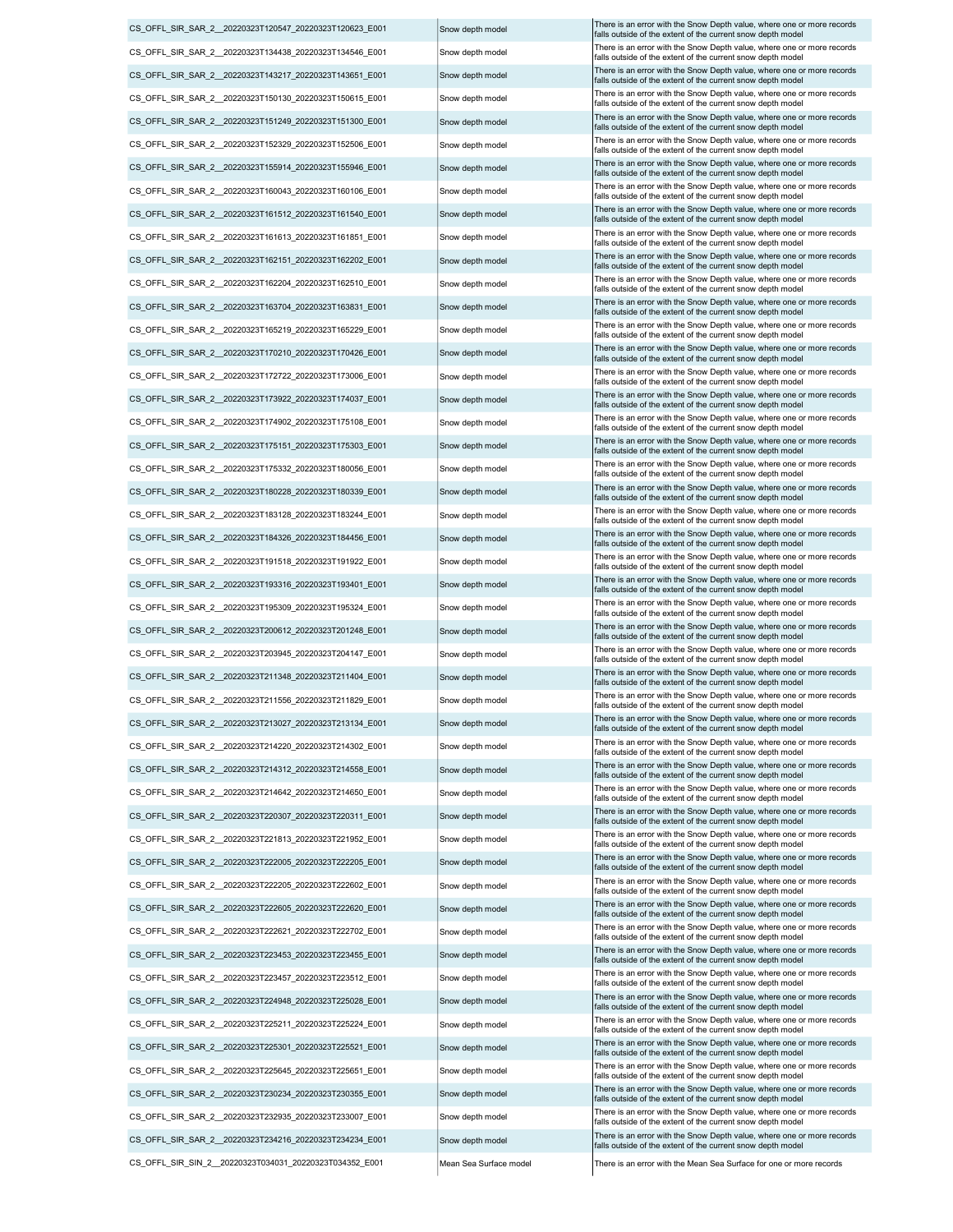| CS OFFL SIR SIN 2 20220323T051928 20220323T052248 E001 | Mean Sea Surface model | There is an error with the Mean Sea Surface for one or more records |
|--------------------------------------------------------|------------------------|---------------------------------------------------------------------|
| CS OFFL SIR SIN 2 20220323T084404 20220323T084609 E001 | Mean Sea Surface model | There is an error with the Mean Sea Surface for one or more records |
| CS OFFL SIR SIN 2 20220323T102247 20220323T102941 E001 | Mean Sea Surface model | There is an error with the Mean Sea Surface for one or more records |
| CS OFFL SIR SIN 2 20220323T165908 20220323T170209 E001 | Mean Sea Surface model | There is an error with the Mean Sea Surface for one or more records |
| CS OFFL SIR SIN 2 20220323T183244 20220323T183546 E001 | Mean Sea Surface model | There is an error with the Mean Sea Surface for one or more records |
| CS OFFL SIR SIN 2 20220323T183810 20220323T184325 E001 | Mean Sea Surface model | There is an error with the Mean Sea Surface for one or more records |
| CS OFFL SIR SIN 2 20220323T201248 20220323T201522 E001 | Mean Sea Surface model | There is an error with the Mean Sea Surface for one or more records |
| CS OFFL SIR SIN 2 20220323T214749 20220323T215351 E001 | Mean Sea Surface model | There is an error with the Mean Sea Surface for one or more records |

#### 5.5 L2 Measurement Quality Flag Check

CryoSat L2 data includes a quality flag for each 20-Hz measurement record. The bit value of this flag indicates any problems when set.

Currently, there are several common error flags raised in the Level 2 products which are expected due to operational mode or surface type. All common flags are summarised in the list<br>below, followed by a table of any addit

**Height and Backscatter errors:** These flags are currently set for products over land, but this is to be expected. Retracker 1 Height and Backscatter error flags are also set for products over sea-ice, but this<br>is to be ex

SSHA interpolation error: This flag is currently set for a number of SAR products occurring at surface type boundaries, but this is to be expected.

Freeboard error: This flag is correctly set in all L2 SAR products that are not discriminated as sea-ice, and for which freeboard cannot be calculated.

Peakiness error: This flag is currently set for products over sea-ice, but this is to be expected.

**SARIn X-Track Angle Error**: This flag is set when the difference between the computed surface elevation and the DEM is >50 m. The DEM is only available over Greenland and Antarctica and as a result<br>this flag is set for L2

Number of products with errors: 240

| <b>Product</b>                                         | <b>Test Failed</b>                                                                            | <b>Description</b>                                                                                                                    |
|--------------------------------------------------------|-----------------------------------------------------------------------------------------------|---------------------------------------------------------------------------------------------------------------------------------------|
| CS OFFL SIR LRM 2 20220322T235301 20220323T002009 E001 | Height Error (Retracker 2), Backscatter<br>Error (Retracker 2)                                | There is a height and backscatter error for Retracker 2 for one or more<br>records                                                    |
| CS OFFL SIR LRM 2 20220323T003303 20220323T005849 E001 | Height Error (Retracker 2), Height Error<br>(Retracker 3), Backscatter Error<br>(Retracker 2) | There is a height and backscatter error for Retracker 2 and a height error<br>for Retracker 3 for one or more records                 |
| CS OFFL SIR LRM 2 20220323T010044 20220323T010051 E001 | Surface Model Unavailable                                                                     | No DEM or Slope Model was used for the location of one or more records                                                                |
| CS OFFL SIR LRM 2 20220323T013043 20220323T013122 E001 | Height Error (Retracker 2), Height Error<br>(Retracker 3), Backscatter Error<br>(Retracker 2) | There is a height and backscatter error for Retracker 2 and a height error<br>for Retracker 3 for one or more records                 |
| CS OFFL SIR LRM 2 20220323T013151 20220323T015904 E001 | Height Error (Retracker 2), Height Error<br>(Retracker 3), Backscatter Error<br>(Retracker 2) | There is a height and backscatter error for Retracker 2 and a height error<br>for Retracker 3 for one or more records                 |
| CS OFFL SIR LRM 2 20220323T021214 20220323T023349 E001 | Height Error (Retracker 2), Height Error<br>(Retracker 3), Backscatter Error<br>(Retracker 2) | There is a height and backscatter error for Retracker 2 and a height error<br>for Retracker 3 for one or more records                 |
| CS OFFL SIR LRM 2 20220323T024844 20220323T025035 E001 | Height Error (Retracker 2), Height Error<br>(Retracker 3), Backscatter Error<br>(Retracker 2) | There is a height and backscatter error for Retracker 2 and a height error<br>for Retracker 3 for one or more records                 |
| CS OFFL SIR LRM 2 20220323T030343 20220323T033828 E001 | Height Error (Retracker 2), Backscatter<br>Error (Retracker 2)                                | There is a height and backscatter error for Retracker 2 for one or more<br>records                                                    |
| CS OFFL SIR LRM 2 20220323T035959 20220323T040331 E001 | Height Error (Retracker 2), Backscatter<br>Error (Retracker 2)                                | There is a height and backscatter error for Retracker 2 for one or more<br>records                                                    |
| CS OFFL SIR LRM 2 20220323T042129 20220323T042144 E001 | Height Error (Retracker 2), Backscatter<br>Error (Retracker 2)                                | There is a height and backscatter error for Retracker 2 for one or more<br>records                                                    |
| CS OFFL SIR LRM 2 20220323T044328 20220323T045157 E001 | Height Error (Retracker 2), Backscatter<br>Error (Retracker 2), Surface model<br>unavailable  | There is a height and backscatter error for Retracker 2 and no DEM or<br>Slope Model was used for the location of one or more records |
| CS OFFL SIR LRM 2 20220323T045442 20220323T051747 E001 | Height Error (Retracker 2), Backscatter<br>Error (Retracker 2)                                | There is a height and backscatter error for Retracker 2 for one or more<br>records                                                    |
| CS OFFL SIR LRM 2 20220323T052945 20220323T054314 E001 | Height Error (Retracker 2), Backscatter<br>Error (Retracker 2)                                | There is a height and backscatter error for Retracker 2 for one or more<br>records                                                    |
| CS OFFL SIR LRM 2 20220323T054502 20220323T054944 E001 | Height Error (Retracker 2), Backscatter<br>Error (Retracker 2)                                | There is a height and backscatter error for Retracker 2 for one or more<br>records                                                    |
| CS OFFL SIR LRM 2 20220323T062213 20220323T065546 E001 | Height Error (Retracker 2), Backscatter<br>Error (Retracker 2)                                | There is a height and backscatter error for Retracker 2 for one or more<br>records                                                    |
| CS OFFL SIR LRM 2 20220323T071355 20220323T074509 E001 | Height Error (Retracker 2), Height Error<br>(Retracker 3), Backscatter Error<br>(Retracker 2) | There is a height and backscatter error for Retracker 2 and a height error<br>for Retracker 3 for one or more records                 |
| CS OFFL SIR LRM 2 20220323T080016 20220323T080032 E001 | Surface Model Unavailable                                                                     | No DEM or Slope Model was used for the location of one or more records                                                                |
| CS OFFL SIR LRM 2 20220323T080514 20220323T081238 E001 | Height Error (Retracker 2), Backscatter<br>Error (Retracker 2), Surface model<br>unavailable  | There is a height and backscatter error for Retracker 2 and no DEM or<br>Slope Model was used for the location of one or more records |
| CS OFFL SIR LRM 2 20220323T081719 20220323T081829 E001 | Height Error (Retracker 2), Backscatter<br>Error (Retracker 2)                                | There is a height and backscatter error for Retracker 2 for one or more<br>records                                                    |
| CS_OFFL_SIR_LRM_2_20220323T081842_20220323T083504_E001 | Height Error (Retracker 2), Backscatter<br>Error (Retracker 2)                                | There is a height and backscatter error for Retracker 2 for one or more<br>records                                                    |
| CS OFFL SIR LRM 2 20220323T085153 20220323T090537 E001 | Height Error (Retracker 2), Backscatter<br>Error (Retracker 2)                                | There is a height and backscatter error for Retracker 2 for one or more<br>records                                                    |
| CS OFFL SIR LRM 2 20220323T090832 20220323T091925 E001 | Height Error (Retracker 2), Backscatter<br>Error (Retracker 2)                                | There is a height and backscatter error for Retracker 2 for one or more<br>records                                                    |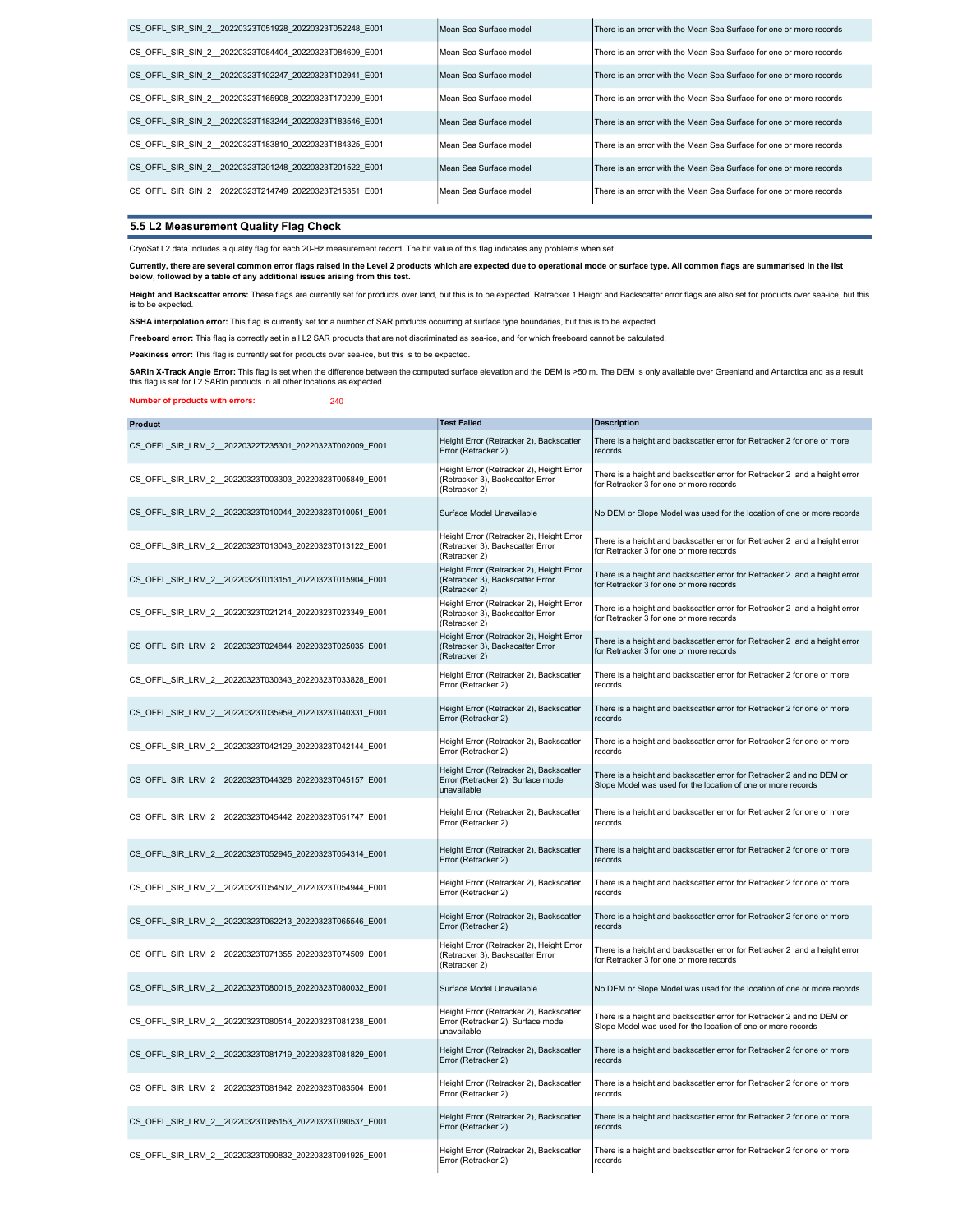|                                                        | Surface Model Unavailable                                                                     | No DEM or Slope Model was used for the location of one or more records                                                |
|--------------------------------------------------------|-----------------------------------------------------------------------------------------------|-----------------------------------------------------------------------------------------------------------------------|
| CS OFFL SIR LRM 2 20220323T094721 20220323T095740 E001 | Height Error (Retracker 2), Backscatter<br>Error (Retracker 2)                                | There is a height and backscatter error for Retracker 2 for one or more<br>records                                    |
| CS OFFL SIR LRM 2 20220323T095919 20220323T101411 E001 | Height Error (Retracker 2), Height Error<br>(Retracker 3), Backscatter Error<br>(Retracker 2) | There is a height and backscatter error for Retracker 2 and a height error<br>for Retracker 3 for one or more records |
| CS OFFL SIR LRM 2 20220323T103343 20220323T104319 E001 | Height Error (Retracker 2), Height Error<br>(Retracker 3), Backscatter Error<br>(Retracker 2) | There is a height and backscatter error for Retracker 2 and a height error<br>for Retracker 3 for one or more records |
| CS OFFL SIR LRM 2 20220323T104629 20220323T105130 E001 | Height Error (Retracker 2), Height Error<br>(Retracker 3), Backscatter Error<br>(Retracker 2) | There is a height and backscatter error for Retracker 2 and a height error<br>for Retracker 3 for one or more records |
| CS OFFL SIR LRM 2 20220323T113019 20220323T115324 E001 | Height Error (Retracker 2), Height Error<br>(Retracker 3), Backscatter Error<br>(Retracker 2) | There is a height and backscatter error for Retracker 2 and a height error<br>for Retracker 3 for one or more records |
| CS OFFL SIR LRM 2 20220323T120623 20220323T123441 E001 | Height Error (Retracker 2), Height Error<br>(Retracker 3), Backscatter Error<br>(Retracker 2) | There is a height and backscatter error for Retracker 2 and a height error<br>for Retracker 3 for one or more records |
| CS OFFL SIR LRM 2 20220323T125652 20220323T125710 E001 | Height Error (Retracker 2), Backscatter<br>Error (Retracker 2)                                | There is a height and backscatter error for Retracker 2 for one or more<br>records                                    |
| CS OFFL SIR LRM 2 20220323T130441 20220323T130502 E001 | Surface Model Unavailable                                                                     | No DEM or Slope Model was used for the location of one or more records                                                |
| CS_OFFL_SIR_LRM_2_20220323T130701_20220323T133247_E001 | Height Error (Retracker 2), Backscatter<br>Error (Retracker 2)                                | There is a height and backscatter error for Retracker 2 for one or more<br>records                                    |
| CS OFFL SIR LRM 2 20220323T134546 20220323T142000 E001 | Height Error (Retracker 2), Backscatter<br>Error (Retracker 2)                                | There is a height and backscatter error for Retracker 2 for one or more<br>records                                    |
| CS OFFL SIR LRM 2 20220323T144402 20220323T145100 E001 | Height Error (Retracker 2), Backscatter<br>Error (Retracker 2)                                | There is a height and backscatter error for Retracker 2 for one or more<br>records                                    |
| CS OFFL SIR LRM 2 20220323T145301 20220323T150130 E001 | Height Error (Retracker 2), Backscatter<br>Error (Retracker 2)                                | There is a height and backscatter error for Retracker 2 for one or more<br>records                                    |
| CS OFFL SIR LRM 2 20220323T152506 20220323T155913 E001 | Height Error (Retracker 2), Height Error<br>(Retracker 3), Backscatter Error<br>(Retracker 2) | There is a height and backscatter error for Retracker 2 and a height error<br>for Retracker 3 for one or more records |
| CS OFFL SIR LRM 2 20220323T162510 20220323T162611 E001 | Height Error (Retracker 2), Backscatter<br>Error (Retracker 2)                                | There is a height and backscatter error for Retracker 2 for one or more<br>records                                    |
| CS_OFFL_SIR_LRM_2_20220323T163514_20220323T163703_E001 | Height Error (Retracker 2), Backscatter<br>Error (Retracker 2)                                | There is a height and backscatter error for Retracker 2 for one or more<br>records                                    |
| CS OFFL SIR LRM 2 20220323T163831 20220323T165218 E001 | Height Error (Retracker 2), Backscatter<br>Error (Retracker 2)                                | There is a height and backscatter error for Retracker 2 for one or more<br>records                                    |
| CS_OFFL_SIR_LRM_2_20220323T170426_20220323T172722_E001 | Height Error (Retracker 2), Height Error<br>(Retracker 3), Backscatter Error                  | There is a height and backscatter error for Retracker 2 and a height error                                            |
|                                                        | (Retracker 2)                                                                                 | for Retracker 3 for one or more records                                                                               |
| CS OFFL SIR LRM 2 20220323T173007 20220323T173922 E001 | Height Error (Retracker 2), Backscatter<br>Error (Retracker 2)                                | There is a height and backscatter error for Retracker 2 for one or more<br>records                                    |
| CS OFFL SIR LRM 2 20220323T180056 20220323T180228 E001 | Height Error (Retracker 2), Backscatter<br>Error (Retracker 2)                                | There is a height and backscatter error for Retracker 2 for one or more<br>records                                    |
| CS OFFL SIR LRM 2 20220323T180339 20220323T180824 E001 | Height Error (Retracker 2), Height Error<br>(Retracker 3), Backscatter Error<br>(Retracker 2) | There is a height and backscatter error for Retracker 2 and a height error<br>for Retracker 3 for one or more records |
| CS_OFFL_SIR_LRM_2_20220323T181002_20220323T183127_E001 | Height Error (Retracker 2), Backscatter<br>Error (Retracker 2)                                | There is a height and backscatter error for Retracker 2 for one or more<br>records                                    |
| CS OFFL SIR LRM 2 20220323T184456 20220323T191518 E001 | Height Error (Retracker 2), Height Error<br>(Retracker 3), Backscatter Error<br>(Retracker 2) | There is a height and backscatter error for Retracker 2 and a height error<br>for Retracker 3 for one or more records |
| CS OFFL SIR LRM 2 20220323T191952 20220323T192037 E001 | Surface Model Unavailable                                                                     | No DEM or Slope Model was used for the location of one or more records                                                |
| CS OFFL SIR LRM 2 20220323T193402 20220323T195308 E001 | Height Error (Retracker 2), Height Error<br>(Retracker 3), Backscatter Error<br>(Retracker 2) | There is a height and backscatter error for Retracker 2 and a height error<br>for Retracker 3 for one or more records |
| CS OFFL SIR LRM 2 20220323T195324 20220323T200611 E001 | Height Error (Retracker 2), Backscatter<br>Error (Retracker 2)                                | There is a height and backscatter error for Retracker 2 for one or more<br>records                                    |
| CS OFFL SIR LRM 2 20220323T202351 20220323T203944 E001 | Height Error (Retracker 2), Backscatter<br>Error (Retracker 2)                                | There is a height and backscatter error for Retracker 2 for one or more<br>records                                    |
| CS_OFFL_SIR_LRM_2_20220323T204147_20220323T205133_E001 | Height Error (Retracker 2), Height Error<br>(Retracker 3), Backscatter Error<br>(Retracker 2) | There is a height and backscatter error for Retracker 2 and a height error<br>for Retracker 3 for one or more records |
| CS OFFL SIR LRM 2 20220323T205454 20220323T205655 E001 | Surface Model Unavailable                                                                     | No DEM or Slope Model was used for the location of one or more records                                                |
| CS_OFFL_SIR_LRM_2_20220323T211404_20220323T211555_E001 | Height Error (Retracker 2), Backscatter<br>Error (Retracker 2)                                | There is a height and backscatter error for Retracker 2 for one or more<br>records                                    |
| CS OFFL SIR LRM 2 20220323T211829 20220323T213027 E001 | Height Error (Retracker 2), Height Error<br>(Retracker 3), Backscatter Error<br>(Retracker 2) | There is a height and backscatter error for Retracker 2 and a height error<br>for Retracker 3 for one or more records |
| CS OFFL SIR LRM 2 20220323T220311 20220323T221813 E001 | Height Error (Retracker 2), Height Error<br>(Retracker 3), Backscatter Error<br>(Retracker 2) | There is a height and backscatter error for Retracker 2 and a height error<br>for Retracker 3 for one or more records |
| CS OFFL SIR LRM 2 20220323T221952 20220323T222005 E001 | Height Error (Retracker 2), Backscatter<br>Error (Retracker 2)                                | There is a height and backscatter error for Retracker 2 for one or more<br>records                                    |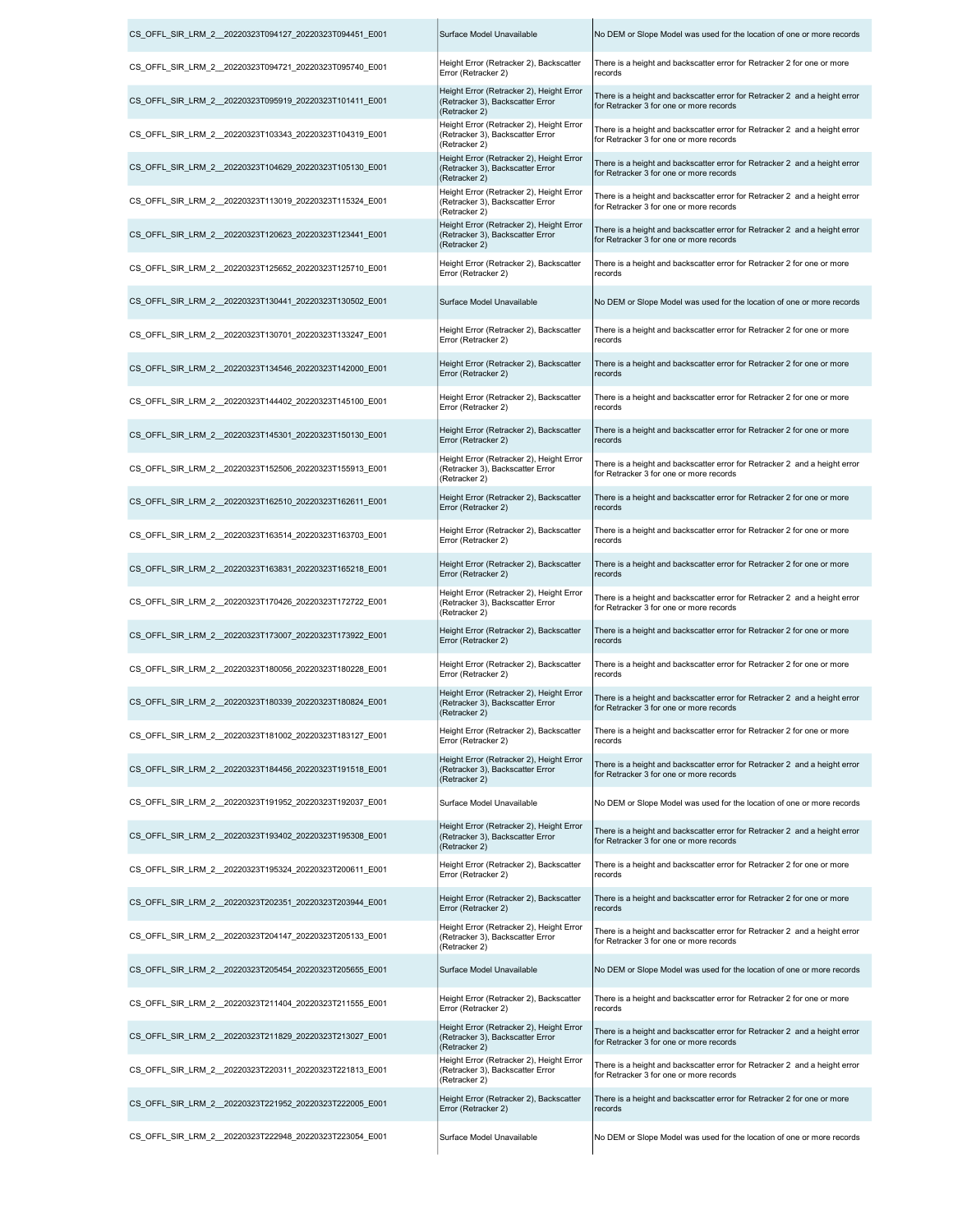| CS_OFFL_SIR_LRM_2__20220323T223056_20220323T223124_E001 | Surface Model Unavailable                                                                     | No DEM or Slope Model was used for the location of one or more records                                                |
|---------------------------------------------------------|-----------------------------------------------------------------------------------------------|-----------------------------------------------------------------------------------------------------------------------|
| CS OFFL SIR LRM 2 20220323T223331 20220323T223452 E001  | Surface Model Unavailable                                                                     | No DEM or Slope Model was used for the location of one or more records                                                |
| CS OFFL SIR LRM 2 20220323T230518 20220323T232935 E001  | Height Error (Retracker 2), Height Error<br>(Retracker 3), Backscatter Error<br>(Retracker 2) | There is a height and backscatter error for Retracker 2 and a height error<br>for Retracker 3 for one or more records |
| CS OFFL SIR LRM 2 20220323T234234 20220324T000817 E001  | Height Error (Retracker 2), Backscatter<br>Error (Retracker 2)                                | There is a height and backscatter error for Retracker 2 for one or more<br>records                                    |
| CS OFFL SIR SAR 2 20220323T002010 20220323T002116 E001  | Backscatter Error (Retracker 2),<br>Backscatter Error (Retracker 3)                           | There is a backscatter error for Retracker 2 and 3 for one or more records                                            |
| CS OFFL SIR SAR 2 20220323T003253 20220323T003303 E001  | Backscatter Error (Retracker 2),<br>Backscatter Error (Retracker 3)                           | There is a backscatter error for Retracker 2 and 3 for one or more records                                            |
| CS_OFFL_SIR_SAR_2__20220323T010855_20220323T011103_E001 | Backscatter Error (Retracker 2),<br>Backscatter Error (Retracker 3)                           | There is a backscatter error for Retracker 2 and 3 for one or more records                                            |
| CS OFFL SIR SAR 2 20220323T011138 20220323T011253 E001  | Backscatter Error (Retracker 2),<br>Backscatter Error (Retracker 3)                           | There is a backscatter error for Retracker 2 and 3 for one or more records                                            |
| CS OFFL SIR SAR 2 20220323T011314 20220323T011820 E001  | Backscatter Error (Retracker 2),<br>Backscatter Error (Retracker 3)                           | There is a backscatter error for Retracker 2 and 3 for one or more records                                            |
| CS_OFFL_SIR_SAR_2__20220323T013122_20220323T013150_E001 | Backscatter Error (Retracker 2),<br>Backscatter Error (Retracker 3)                           | There is a backscatter error for Retracker 2 and 3 for one or more records                                            |
| CS OFFL SIR SAR 2 20220323T015904 20220323T020041 E001  | Backscatter Error (Retracker 2),<br>Backscatter Error (Retracker 3)                           | There is a backscatter error for Retracker 2 and 3 for one or more records                                            |
| CS_OFFL_SIR_SAR_2__20220323T024126_20220323T024210_E001 | Backscatter Error (Retracker 2),<br>Backscatter Error (Retracker 3)                           | There is a backscatter error for Retracker 2 and 3 for one or more records                                            |
| CS_OFFL_SIR_SAR_2__20220323T024710_20220323T024844_E001 | Backscatter Error (Retracker 2),<br>Backscatter Error (Retracker 3)                           | There is a backscatter error for Retracker 2 and 3 for one or more records                                            |
| CS OFFL SIR SAR 2 20220323T025036 20220323T025209 E001  | Backscatter Error (Retracker 2),<br>Backscatter Error (Retracker 3)                           | There is a backscatter error for Retracker 2 and 3 for one or more records                                            |
| CS OFFL SIR SAR 2 20220323T025212 20220323T030023 E001  | Backscatter Error (Retracker 2),<br>Backscatter Error (Retracker 3)                           | There is a backscatter error for Retracker 2 and 3 for one or more records                                            |
| CS_OFFL_SIR_SAR_2__20220323T033828_20220323T034031_E001 | Backscatter Error (Retracker 2),<br>Backscatter Error (Retracker 3)                           | There is a backscatter error for Retracker 2 and 3 for one or more records                                            |
| CS_OFFL_SIR_SAR_2_20220323T035034_20220323T035044_E001  | Backscatter Error (Retracker 2),<br>Backscatter Error (Retracker 3)                           | There is a backscatter error for Retracker 2 and 3 for one or more records                                            |
| CS OFFL SIR SAR 2 20220323T035710 20220323T035959 E001  | Backscatter Error (Retracker 2),<br>Backscatter Error (Retracker 3)                           | There is a backscatter error for Retracker 2 and 3 for one or more records                                            |
| CS OFFL SIR SAR 2 20220323T041742 20220323T042129 E001  | Backscatter Error (Retracker 2),<br>Backscatter Error (Retracker 3)                           | There is a backscatter error for Retracker 2 and 3 for one or more records                                            |
| CS_OFFL_SIR_SAR_2__20220323T042347_20220323T042615_E001 | Backscatter Error (Retracker 2),<br>Backscatter Error (Retracker 3)                           | There is a backscatter error for Retracker 2 and 3 for one or more records                                            |
| CS OFFL SIR SAR 2 20220323T043059 20220323T043923 E001  | Backscatter Error (Retracker 2),<br>Backscatter Error (Retracker 3)                           | There is a backscatter error for Retracker 2 and 3 for one or more records                                            |
| CS OFFL SIR SAR 2 20220323T044245 20220323T044328 E001  | Backscatter Error (Retracker 2),<br>Backscatter Error (Retracker 3)                           | There is a backscatter error for Retracker 2 and 3 for one or more records                                            |
| CS OFFL SIR SAR 2 20220323T045157 20220323T045442 E001  | Backscatter Error (Retracker 2),<br>Backscatter Error (Retracker 3)                           | There is a backscatter error for Retracker 2 and 3 for one or more records                                            |
| CS OFFL SIR SAR 2 20220323T051747 20220323T051928 E001  | Backscatter Error (Retracker 2),<br>Backscatter Error (Retracker 3)                           | There is a backscatter error for Retracker 2 and 3 for one or more records                                            |
| CS OFFL SIR SAR 2 20220323T052934 20220323T052944 E001  | Backscatter Error (Retracker 2),<br>Backscatter Error (Retracker 3)                           | There is a backscatter error for Retracker 2 and 3 for one or more records                                            |
| CS OFFL SIR SAR 2 20220323T054315 20220323T054502 E001  | Backscatter Error (Retracker 2),<br>Backscatter Error (Retracker 3)                           | There is a backscatter error for Retracker 2 and 3 for one or more records                                            |
| CS OFFL SIR SAR 2 20220323T055736 20220323T060404 E001  | Backscatter Error (Retracker 2),<br>Backscatter Error (Retracker 3)                           | There is a backscatter error for Retracker 2 and 3 for one or more records                                            |
| CS_OFFL_SIR_SAR_2__20220323T060405_20220323T060624_E001 | Backscatter Error (Retracker 2),<br>Backscatter Error (Retracker 3)                           | There is a backscatter error for Retracker 2 and 3 for one or more records                                            |
| CS OFFL SIR SAR 2 20220323T060640 20220323T060900 E001  | Backscatter Error (Retracker 2),<br>Backscatter Error (Retracker 3)                           | There is a backscatter error for Retracker 2 and 3 for one or more records                                            |
| CS OFFL SIR SAR 2 20220323T061149 20220323T061933 E001  | Backscatter Error (Retracker 2),<br>Backscatter Error (Retracker 3)                           | There is a backscatter error for Retracker 2 and 3 for one or more records                                            |
| CS OFFL SIR SAR 2 20220323T062124 20220323T062213 E001  | Backscatter Error (Retracker 2),<br>Backscatter Error (Retracker 3)                           | There is a backscatter error for Retracker 2 and 3 for one or more records                                            |
| CS OFFL SIR SAR 2 20220323T065547 20220323T065558 E001  | Backscatter Error (Retracker 2),<br>Backscatter Error (Retracker 3)                           | There is a backscatter error for Retracker 2 and 3 for one or more records                                            |
| CS OFFL SIR SAR 2 20220323T070810 20220323T070905 E001  | Backscatter Error (Retracker 2),<br>Backscatter Error (Retracker 3)                           | There is a backscatter error for Retracker 2 and 3 for one or more records                                            |
| CS_OFFL_SIR_SAR_2_20220323T071106_20220323T071355_E001  | Backscatter Error (Retracker 2),<br>Backscatter Error (Retracker 3)                           | There is a backscatter error for Retracker 2 and 3 for one or more records                                            |

 $\mathbf{I}$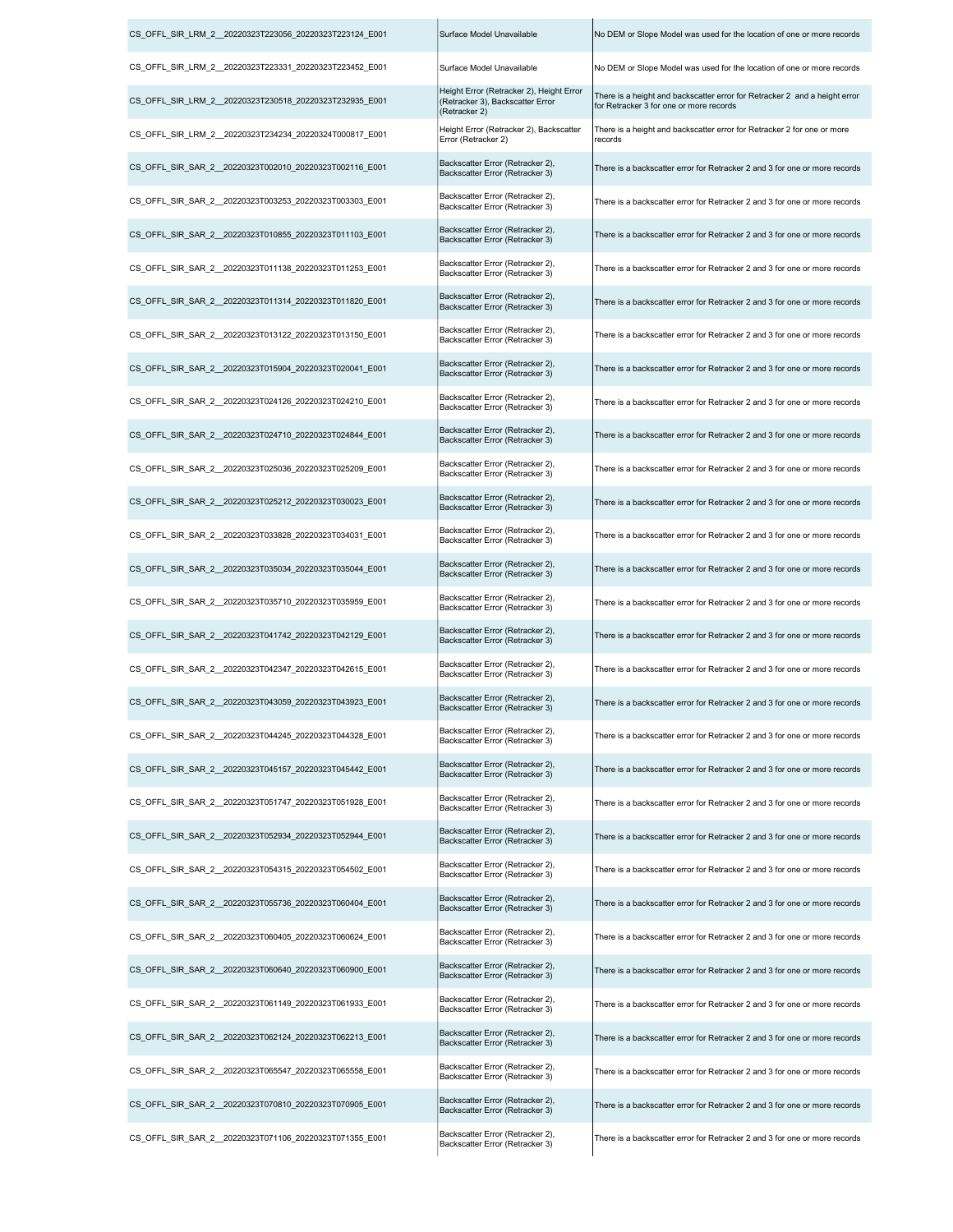| CS_OFFL_SIR_SAR_2_20220323T074509_20220323T074537_E001  | Backscatter Error (Retracker 2),<br>Backscatter Error (Retracker 3) | There is a backscatter error for Retracker 2 and 3 for one or more records |
|---------------------------------------------------------|---------------------------------------------------------------------|----------------------------------------------------------------------------|
| CS_OFFL_SIR_SAR_2__20220323T075050_20220323T075634_E001 | Backscatter Error (Retracker 2),<br>Backscatter Error (Retracker 3) | There is a backscatter error for Retracker 2 and 3 for one or more records |
| CS_OFFL_SIR_SAR_2_20220323T075646_20220323T075805_E001  | Backscatter Error (Retracker 2),<br>Backscatter Error (Retracker 3) | There is a backscatter error for Retracker 2 and 3 for one or more records |
| CS_OFFL_SIR_SAR_2__20220323T080056_20220323T080349_E001 | Backscatter Error (Retracker 2),<br>Backscatter Error (Retracker 3) | There is a backscatter error for Retracker 2 and 3 for one or more records |
| CS_OFFL_SIR_SAR_2_20220323T080354_20220323T080514_E001  | Backscatter Error (Retracker 2),<br>Backscatter Error (Retracker 3) | There is a backscatter error for Retracker 2 and 3 for one or more records |
| CS_OFFL_SIR_SAR_2_20220323T081239_20220323T081719_E001  | Backscatter Error (Retracker 2),<br>Backscatter Error (Retracker 3) | There is a backscatter error for Retracker 2 and 3 for one or more records |
| CS_OFFL_SIR_SAR_2__20220323T084609_20220323T085153_E001 | Backscatter Error (Retracker 2),<br>Backscatter Error (Retracker 3) | There is a backscatter error for Retracker 2 and 3 for one or more records |
| CS_OFFL_SIR_SAR_2_20220323T091925_20220323T092112_E001  | Backscatter Error (Retracker 2),<br>Backscatter Error (Retracker 3) | There is a backscatter error for Retracker 2 and 3 for one or more records |
| CS_OFFL_SIR_SAR_2_20220323T092201_20220323T092422_E001  | Backscatter Error (Retracker 2),<br>Backscatter Error (Retracker 3) | There is a backscatter error for Retracker 2 and 3 for one or more records |
| CS_OFFL_SIR_SAR_2_20220323T092554_20220323T092749_E001  | Backscatter Error (Retracker 2),<br>Backscatter Error (Retracker 3) | There is a backscatter error for Retracker 2 and 3 for one or more records |
| CS_OFFL_SIR_SAR_2_20220323T093005_20220323T093201_E001  | Backscatter Error (Retracker 2),<br>Backscatter Error (Retracker 3) | There is a backscatter error for Retracker 2 and 3 for one or more records |
| CS_OFFL_SIR_SAR_2_20220323T093201_20220323T093648_E001  | Backscatter Error (Retracker 2),<br>Backscatter Error (Retracker 3) | There is a backscatter error for Retracker 2 and 3 for one or more records |
| CS OFFL SIR SAR 2 20220323T095740 20220323T095919 E001  | Backscatter Error (Retracker 2),<br>Backscatter Error (Retracker 3) | There is a backscatter error for Retracker 2 and 3 for one or more records |
| CS_OFFL_SIR_SAR_2__20220323T101412_20220323T101418_E001 | Backscatter Error (Retracker 2),<br>Backscatter Error (Retracker 3) | There is a backscatter error for Retracker 2 and 3 for one or more records |
| CS_OFFL_SIR_SAR_2_20220323T105253_20220323T105414_E001  | Backscatter Error (Retracker 2),<br>Backscatter Error (Retracker 3) | There is a backscatter error for Retracker 2 and 3 for one or more records |
| CS_OFFL_SIR_SAR_2_20220323T110108_20220323T110341_E001  | Backscatter Error (Retracker 2),<br>Backscatter Error (Retracker 3) | There is a backscatter error for Retracker 2 and 3 for one or more records |
| CS OFFL SIR SAR 2 20220323T110353 20220323T110411 E001  | Backscatter Error (Retracker 2),<br>Backscatter Error (Retracker 3) | There is a backscatter error for Retracker 2 and 3 for one or more records |
| CS_OFFL_SIR_SAR_2_20220323T110836_20220323T111356_E001  | Backscatter Error (Retracker 2),<br>Backscatter Error (Retracker 3) | There is a backscatter error for Retracker 2 and 3 for one or more records |
| CS OFFL SIR SAR 2 20220323T111420 20220323T111510 E001  | Backscatter Error (Retracker 2),<br>Backscatter Error (Retracker 3) | There is a backscatter error for Retracker 2 and 3 for one or more records |
| CS_OFFL_SIR_SAR_2_20220323T112914_20220323T113019_E001  | Backscatter Error (Retracker 2),<br>Backscatter Error (Retracker 3) | There is a backscatter error for Retracker 2 and 3 for one or more records |
| CS_OFFL_SIR_SAR_2_20220323T120547_20220323T120623_E001  | Backscatter Error (Retracker 2),<br>Backscatter Error (Retracker 3) | There is a backscatter error for Retracker 2 and 3 for one or more records |
| CS OFFL SIR SAR 2 20220323T124659 20220323T125652 E001  | Backscatter Error (Retracker 2),<br>Backscatter Error (Retracker 3) | There is a backscatter error for Retracker 2 and 3 for one or more records |
| CS OFFL SIR SAR 2 20220323T134438 20220323T134546 E001  | Backscatter Error (Retracker 2),<br>Backscatter Error (Retracker 3) | There is a backscatter error for Retracker 2 and 3 for one or more records |
| CS_OFFL_SIR_SAR_2_20220323T142405_20220323T143141_E001  | Backscatter Error (Retracker 2),<br>Backscatter Error (Retracker 3) | There is a backscatter error for Retracker 2 and 3 for one or more records |
| CS_OFFL_SIR_SAR_2_20220323T143217_20220323T143651_E001  | Backscatter Error (Retracker 2),<br>Backscatter Error (Retracker 3) | There is a backscatter error for Retracker 2 and 3 for one or more records |
| CS OFFL SIR SAR 2 20220323T150130 20220323T150615 E001  | Backscatter Error (Retracker 2),<br>Backscatter Error (Retracker 3) | There is a backscatter error for Retracker 2 and 3 for one or more records |
| CS OFFL SIR SAR 2 20220323T151249 20220323T151300 E001  | Backscatter Error (Retracker 2),<br>Backscatter Error (Retracker 3) | There is a backscatter error for Retracker 2 and 3 for one or more records |
| CS_OFFL_SIR_SAR_2_20220323T152329_20220323T152506_E001  | Backscatter Error (Retracker 2),<br>Backscatter Error (Retracker 3) | There is a backscatter error for Retracker 2 and 3 for one or more records |
| CS_OFFL_SIR_SAR_2_20220323T155914_20220323T155946_E001  | Backscatter Error (Retracker 2),<br>Backscatter Error (Retracker 3) | There is a backscatter error for Retracker 2 and 3 for one or more records |
| CS_OFFL_SIR_SAR_2_20220323T160315_20220323T161002_E001  | Backscatter Error (Retracker 2),<br>Backscatter Error (Retracker 3) | There is a backscatter error for Retracker 2 and 3 for one or more records |
| CS_OFFL_SIR_SAR_2_20220323T161002_20220323T161302_E001  | Backscatter Error (Retracker 2),<br>Backscatter Error (Retracker 3) | There is a backscatter error for Retracker 2 and 3 for one or more records |
| CS OFFL SIR SAR 2 20220323T161512 20220323T161540 E001  | Backscatter Error (Retracker 2),<br>Backscatter Error (Retracker 3) | There is a backscatter error for Retracker 2 and 3 for one or more records |
| CS_OFFL_SIR_SAR_2_20220323T161613_20220323T161851_E001  | Backscatter Error (Retracker 2),<br>Backscatter Error (Retracker 3) | There is a backscatter error for Retracker 2 and 3 for one or more records |
| CS_OFFL_SIR_SAR_2_20220323T162204_20220323T162510_E001  | Backscatter Error (Retracker 2),<br>Backscatter Error (Retracker 3) | There is a backscatter error for Retracker 2 and 3 for one or more records |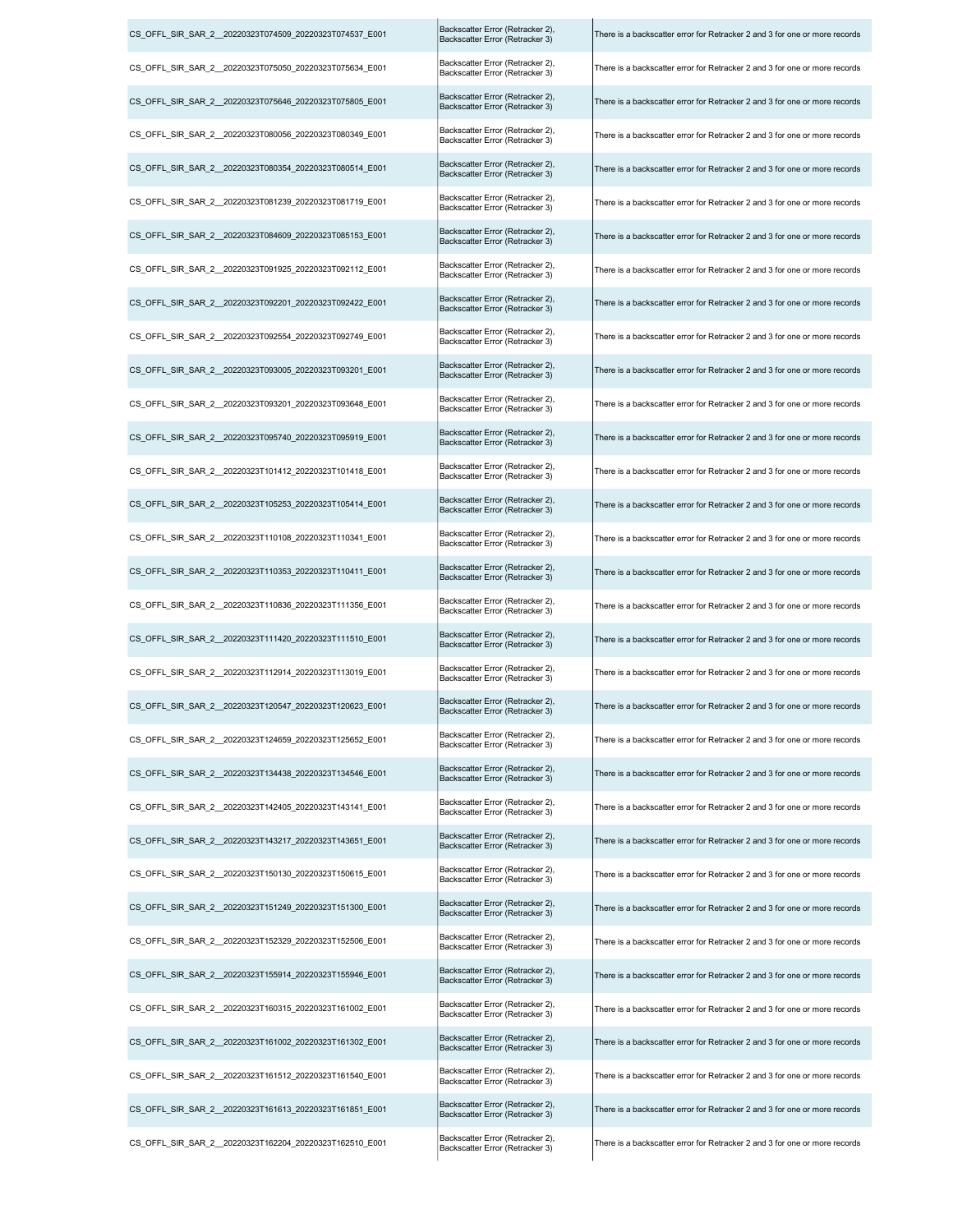| CS_OFFL_SIR_SAR_2_20220323T163704_20220323T163831_E001  | Backscatter Error (Retracker 2),<br>Backscatter Error (Retracker 3) | There is a backscatter error for Retracker 2 and 3 for one or more records |
|---------------------------------------------------------|---------------------------------------------------------------------|----------------------------------------------------------------------------|
| CS_OFFL_SIR_SAR_2__20220323T165219_20220323T165229_E001 | Backscatter Error (Retracker 2),<br>Backscatter Error (Retracker 3) | There is a backscatter error for Retracker 2 and 3 for one or more records |
| CS_OFFL_SIR_SAR_2_20220323T170210_20220323T170426_E001  | Backscatter Error (Retracker 2),<br>Backscatter Error (Retracker 3) | There is a backscatter error for Retracker 2 and 3 for one or more records |
| CS_OFFL_SIR_SAR_2_20220323T172722_20220323T173006_E001  | Backscatter Error (Retracker 2),<br>Backscatter Error (Retracker 3) | There is a backscatter error for Retracker 2 and 3 for one or more records |
| CS OFFL SIR SAR 2 20220323T173922 20220323T174037 E001  | Backscatter Error (Retracker 2),<br>Backscatter Error (Retracker 3) | There is a backscatter error for Retracker 2 and 3 for one or more records |
| CS OFFL SIR SAR 2 20220323T174243 20220323T174902 E001  | Backscatter Error (Retracker 2),<br>Backscatter Error (Retracker 3) | There is a backscatter error for Retracker 2 and 3 for one or more records |
| CS OFFL SIR SAR 2 20220323T174902 20220323T175108 E001  | Backscatter Error (Retracker 2),<br>Backscatter Error (Retracker 3) | There is a backscatter error for Retracker 2 and 3 for one or more records |
| CS_OFFL_SIR_SAR_2_20220323T175151_20220323T175303_E001  | Backscatter Error (Retracker 2),<br>Backscatter Error (Retracker 3) | There is a backscatter error for Retracker 2 and 3 for one or more records |
| CS_OFFL_SIR_SAR_2_20220323T175332_20220323T180056_E001  | Backscatter Error (Retracker 2),<br>Backscatter Error (Retracker 3) | There is a backscatter error for Retracker 2 and 3 for one or more records |
| CS OFFL SIR SAR 2 20220323T180228 20220323T180339 E001  | Backscatter Error (Retracker 2),<br>Backscatter Error (Retracker 3) | There is a backscatter error for Retracker 2 and 3 for one or more records |
| CS_OFFL_SIR_SAR_2__20220323T183128_20220323T183244_E001 | Backscatter Error (Retracker 2),<br>Backscatter Error (Retracker 3) | There is a backscatter error for Retracker 2 and 3 for one or more records |
| CS_OFFL_SIR_SAR_2__20220323T184326_20220323T184456_E001 | Backscatter Error (Retracker 2),<br>Backscatter Error (Retracker 3) | There is a backscatter error for Retracker 2 and 3 for one or more records |
| CS_OFFL_SIR_SAR_2_20220323T191518_20220323T191922_E001  | Backscatter Error (Retracker 2),<br>Backscatter Error (Retracker 3) | There is a backscatter error for Retracker 2 and 3 for one or more records |
| CS_OFFL_SIR_SAR_2_20220323T192145_20220323T192256_E001  | Backscatter Error (Retracker 2),<br>Backscatter Error (Retracker 3) | There is a backscatter error for Retracker 2 and 3 for one or more records |
| CS OFFL SIR SAR 2 20220323T192329 20220323T192758 E001  | Backscatter Error (Retracker 2),<br>Backscatter Error (Retracker 3) | There is a backscatter error for Retracker 2 and 3 for one or more records |
| CS_OFFL_SIR_SAR_2__20220323T192758_20220323T192912_E001 | Backscatter Error (Retracker 2),<br>Backscatter Error (Retracker 3) | There is a backscatter error for Retracker 2 and 3 for one or more records |
| CS_OFFL_SIR_SAR_2_20220323T193316_20220323T193401_E001  | Backscatter Error (Retracker 2),<br>Backscatter Error (Retracker 3) | There is a backscatter error for Retracker 2 and 3 for one or more records |
| CS_OFFL_SIR_SAR_2_20220323T195309_20220323T195324_E001  | Backscatter Error (Retracker 2),<br>Backscatter Error (Retracker 3) | There is a backscatter error for Retracker 2 and 3 for one or more records |
| CS_OFFL_SIR_SAR_2_20220323T200612_20220323T201248_E001  | Backscatter Error (Retracker 2),<br>Backscatter Error (Retracker 3) | There is a backscatter error for Retracker 2 and 3 for one or more records |
| CS OFFL SIR SAR 2 20220323T203945 20220323T204147 E001  | Backscatter Error (Retracker 2),<br>Backscatter Error (Retracker 3) | There is a backscatter error for Retracker 2 and 3 for one or more records |
| CS_OFFL_SIR_SAR_2_20220323T210131_20220323T210631_E001  | Backscatter Error (Retracker 2),<br>Backscatter Error (Retracker 3) | There is a backscatter error for Retracker 2 and 3 for one or more records |
| CS OFFL SIR SAR 2 20220323T210631 20220323T210802 E001  | Backscatter Error (Retracker 2),<br>Backscatter Error (Retracker 3) | There is a backscatter error for Retracker 2 and 3 for one or more records |
| CS_OFFL_SIR_SAR_2_20220323T211348_20220323T211404_E001  | Backscatter Error (Retracker 2),<br>Backscatter Error (Retracker 3) | There is a backscatter error for Retracker 2 and 3 for one or more records |
| CS_OFFL_SIR_SAR_2__20220323T211556_20220323T211829_E001 | Backscatter Error (Retracker 2),<br>Backscatter Error (Retracker 3) | There is a backscatter error for Retracker 2 and 3 for one or more records |
| CS_OFFL_SIR_SAR_2__20220323T214312_20220323T214558_E001 | Backscatter Error (Retracker 2),<br>Backscatter Error (Retracker 3) | There is a backscatter error for Retracker 2 and 3 for one or more records |
| CS OFFL SIR SAR 2 20220323T214642 20220323T214650 E001  | Backscatter Error (Retracker 2),<br>Backscatter Error (Retracker 3) | There is a backscatter error for Retracker 2 and 3 for one or more records |
| CS OFFL SIR SAR 2 20220323T220307 20220323T220311 E001  | Backscatter Error (Retracker 2),<br>Backscatter Error (Retracker 3) | There is a backscatter error for Retracker 2 and 3 for one or more records |
| CS_OFFL_SIR_SAR_2_20220323T221813_20220323T221952_E001  | Backscatter Error (Retracker 2),<br>Backscatter Error (Retracker 3) | There is a backscatter error for Retracker 2 and 3 for one or more records |
| CS_OFFL_SIR_SAR_2_20220323T222005_20220323T222205_E001  | Backscatter Error (Retracker 2),<br>Backscatter Error (Retracker 3) | There is a backscatter error for Retracker 2 and 3 for one or more records |
| CS_OFFL_SIR_SAR_2__20220323T222205_20220323T222602_E001 | Backscatter Error (Retracker 2),<br>Backscatter Error (Retracker 3) | There is a backscatter error for Retracker 2 and 3 for one or more records |
| CS_OFFL_SIR_SAR_2_20220323T224121_20220323T224728_E001  | Backscatter Error (Retracker 2),<br>Backscatter Error (Retracker 3) | There is a backscatter error for Retracker 2 and 3 for one or more records |
| CS_OFFL_SIR_SAR_2_20220323T224948_20220323T225028_E001  | Backscatter Error (Retracker 2),<br>Backscatter Error (Retracker 3) | There is a backscatter error for Retracker 2 and 3 for one or more records |
| CS_OFFL_SIR_SAR_2_20220323T225211_20220323T225224_E001  | Backscatter Error (Retracker 2),<br>Backscatter Error (Retracker 3) | There is a backscatter error for Retracker 2 and 3 for one or more records |
| CS_OFFL_SIR_SAR_2_20220323T225301_20220323T225521_E001  | Backscatter Error (Retracker 2),<br>Backscatter Error (Retracker 3) | There is a backscatter error for Retracker 2 and 3 for one or more records |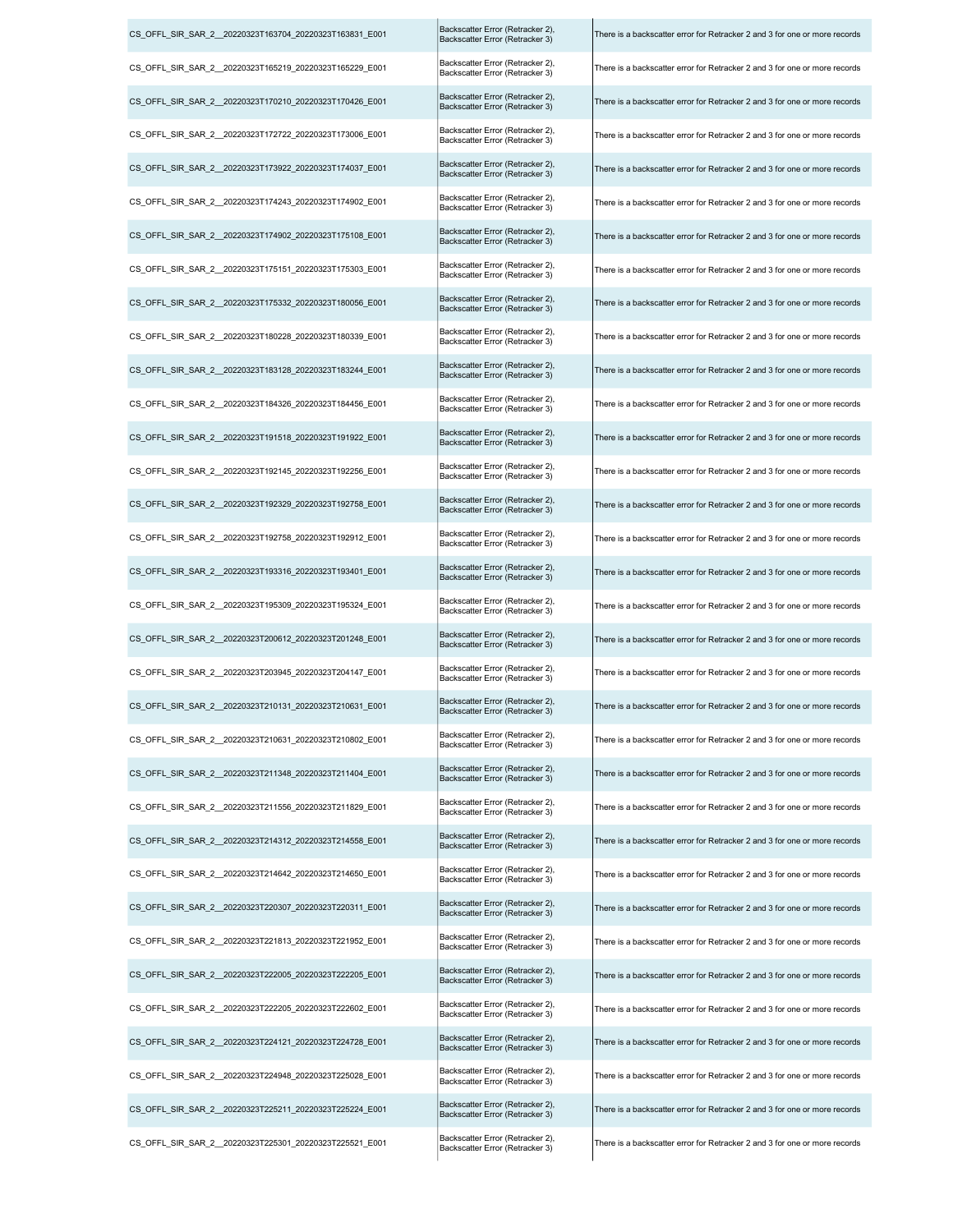| CS_OFFL_SIR_SAR_2_20220323T230234_20220323T230355_E001 | Backscatter Error (Retracker 2),<br>Backscatter Error (Retracker 3)                                                             | There is a backscatter error for Retracker 2 and 3 for one or more records                                                                                                            |
|--------------------------------------------------------|---------------------------------------------------------------------------------------------------------------------------------|---------------------------------------------------------------------------------------------------------------------------------------------------------------------------------------|
| CS OFFL SIR SAR 2 20220323T232935 20220323T233007 E001 | Backscatter Error (Retracker 2),<br>Backscatter Error (Retracker 3)                                                             | There is a backscatter error for Retracker 2 and 3 for one or more records                                                                                                            |
| CS_OFFL_SIR_SAR_2_20220323T234216_20220323T234234_E001 | Backscatter Error (Retracker 2),<br>Backscatter Error (Retracker 3)                                                             | There is a backscatter error for Retracker 2 and 3 for one or more records                                                                                                            |
| CS_OFFL_SIR_SIN_2_20220323T002117_20220323T002235_E001 | Backscatter Error (Retracker 2),<br>Backscatter Error (Retracker 3), SARIn X<br>track Angle Error                               | There is a backscatter error for Retracker 2 and 3 and an ambiguous angle<br>was detected for SARIn mode for one or more records                                                      |
| CS_OFFL_SIR_SIN_2_20220323T002435_20220323T002519_E001 | SARIn X-track Angle Error                                                                                                       | An ambiguous angle was detected for SARIn mode for one or more records                                                                                                                |
| CS_OFFL_SIR_SIN_2_20220323T003021_20220323T003253_E001 | Backscatter Error (Retracker 2),<br>Backscatter Error (Retracker 3)                                                             | There is a backscatter error for Retracker 2 and 3 for one or more records                                                                                                            |
| CS OFFL SIR SIN 2 20220323T005850 20220323T010000 E001 | SARIn X-track Angle Error, Surface<br>model unavailable                                                                         | An ambiguous angle was detected for SARIn mode and no DEM or Slope<br>Model was used for one or more records                                                                          |
| CS OFFL SIR SIN 2 20220323T010015 20220323T010044 E001 | SARIn X-track Angle Error, Surface<br>model unavailable                                                                         | An ambiguous angle was detected for SARIn mode and no DEM or Slope<br>Model was used for one or more records                                                                          |
| CS_OFFL_SIR_SIN_2_20220323T011104_20220323T011137_E001 | Backscatter Error (Retracker 2),<br>Backscatter Error (Retracker 3), SARIn X<br>track Angle Error, Surface model<br>unavailable | There is a backscatter error for Retracker 2 and 3, an ambiguous angle was<br>detected for SARIn mode, and no DEM or Slope Model was used for the<br>location for one or more records |
| CS OFFL SIR SIN 2 20220323T011254 20220323T011313 E001 | Backscatter Error (Retracker 2),<br>Backscatter Error (Retracker 3), SARIn X<br>track Angle Error, Surface model<br>unavailable | There is a backscatter error for Retracker 2 and 3, an ambiguous angle was<br>detected for SARIn mode, and no DEM or Slope Model was used for the<br>location for one or more records |
| CS_OFFL_SIR_SIN_2_20220323T011820_20220323T013031_E001 | Backscatter Error (Retracker 2),<br>Backscatter Error (Retracker 3), SARIn X<br>track Angle Error, Surface model<br>unavailable | There is a backscatter error for Retracker 2 and 3, an ambiguous angle was<br>detected for SARIn mode, and no DEM or Slope Model was used for the<br>location for one or more records |
| CS_OFFL_SIR_SIN_2_20220323T020042_20220323T020201_E001 | Backscatter Error (Retracker 2),<br>Backscatter Error (Retracker 3), SARIn X<br>track Angle Error                               | There is a backscatter error for Retracker 2 and 3 and an ambiguous angle<br>was detected for SARIn mode for one or more records                                                      |
| CS OFFL SIR SIN 2 20220323T020241 20220323T020443 E001 | SARIn X-track Angle Error                                                                                                       | An ambiguous angle was detected for SARIn mode for one or more records                                                                                                                |
| CS_OFFL_SIR_SIN_2_20220323T021044_20220323T021214_E001 | Backscatter Error (Retracker 2),<br>Backscatter Error (Retracker 3), SARIn X<br>track Angle Error                               | There is a backscatter error for Retracker 2 and 3 and an ambiguous angle<br>was detected for SARIn mode for one or more records                                                      |
| CS_OFFL_SIR_SIN_2_20220323T025209_20220323T025211_E001 | Backscatter Error (Retracker 2),<br>Backscatter Error (Retracker 3)                                                             | There is a backscatter error for Retracker 2 and 3 for one or more records                                                                                                            |
| CS_OFFL_SIR_SIN_2_20220323T030024_20220323T030343_E001 | Backscatter Error (Retracker 2),<br>Backscatter Error (Retracker 3), SARIn X<br>track Angle Error, Surface model<br>unavailable | There is a backscatter error for Retracker 2 and 3, an ambiguous angle was<br>detected for SARIn mode, and no DEM or Slope Model was used for the<br>location for one or more records |
| CS OFFL SIR SIN_2_20220323T034031_20220323T034352_E001 | Backscatter Error (Retracker 2),<br>Backscatter Error (Retracker 3), SARIn X<br>track Angle Error                               | There is a backscatter error for Retracker 2 and 3 and an ambiguous angle<br>was detected for SARIn mode for one or more records                                                      |
| CS OFFL SIR SIN 2 20220323T034916 20220323T035034 E001 | Backscatter Error (Retracker 2),<br>Backscatter Error (Retracker 3), SARIn X<br>track Angle Error                               | There is a backscatter error for Retracker 2 and 3 and an ambiguous angle<br>was detected for SARIn mode for one or more records                                                      |
| CS_OFFL_SIR_SIN_2_20220323T042630_20220323T042723_E001 | Backscatter Error (Retracker 2),<br>Backscatter Error (Retracker 3)                                                             | There is a backscatter error for Retracker 2 and 3 for one or more records                                                                                                            |
| CS_OFFL_SIR_SIN_2_20220323T043924_20220323T044245_E001 | Backscatter Error (Retracker 2),<br>Backscatter Error (Retracker 3)                                                             | There is a backscatter error for Retracker 2 and 3 for one or more records                                                                                                            |
| CS OFFL SIR SIN 2 20220323T051928 20220323T052248 E001 | Backscatter Error (Retracker 2),<br>Backscatter Error (Retracker 3), SARIn X<br>track Angle Error                               | There is a backscatter error for Retracker 2 and 3 and an ambiguous angle<br>was detected for SARIn mode for one or more records                                                      |
| CS_OFFL_SIR_SIN_2_20220323T052809_20220323T052933_E001 | Backscatter Error (Retracker 2),<br>Backscatter Error (Retracker 3), SARIn X-<br>track Angle Error                              | There is a backscatter error for Retracker 2 and 3 and an ambiguous angle<br>was detected for SARIn mode for one or more records                                                      |
| CS_OFFL_SIR_SIN_2_20220323T054945_20220323T055309_E001 | Backscatter Error (Retracker 2),<br>Backscatter Error (Retracker 3)                                                             | There is a backscatter error for Retracker 2 and 3 for one or more records                                                                                                            |
| CS OFFL SIR SIN 2 20220323T060624 20220323T060639 E001 | Backscatter Error (Retracker 2),<br>Backscatter Error (Retracker 3)                                                             | There is a backscatter error for Retracker 2 and 3 for one or more records                                                                                                            |
| CS OFFL SIR SIN 2 20220323T060901 20220323T061148 E001 | Backscatter Error (Retracker 2),<br>Backscatter Error (Retracker 3), SARIn X<br>track Angle Error                               | There is a backscatter error for Retracker 2 and 3 and an ambiguous angle<br>was detected for SARIn mode for one or more records                                                      |
| CS_OFFL_SIR_SIN_2_20220323T065559_20220323T065758_E001 | Backscatter Error (Retracker 2),<br>Backscatter Error (Retracker 3), SARIn X<br>track Angle Error                               | There is a backscatter error for Retracker 2 and 3 and an ambiguous angle<br>was detected for SARIn mode for one or more records                                                      |
| CS_OFFL_SIR_SIN_2_20220323T070638_20220323T070809_E001 | Backscatter Error (Retracker 2),<br>Backscatter Error (Retracker 3), SARIn X<br>track Angle Error                               | There is a backscatter error for Retracker 2 and 3 and an ambiguous angle<br>was detected for SARIn mode for one or more records                                                      |
| CS OFFL SIR SIN 2 20220323T074537 20220323T074636 E001 | Backscatter Error (Retracker 2),<br>Backscatter Error (Retracker 3), SARIn X-<br>track Angle Error                              | There is a backscatter error for Retracker 2 and 3 and an ambiguous angle<br>was detected for SARIn mode for one or more records                                                      |
| CS OFFL SIR SIN 2 20220323T074948 20220323T075050 E001 | Backscatter Error (Retracker 2),<br>Backscatter Error (Retracker 3), SARIn X<br>track Angle Error                               | There is a backscatter error for Retracker 2 and 3 and an ambiguous angle<br>was detected for SARIn mode for one or more records                                                      |
| CS OFFL SIR SIN 2 20220323T075635 20220323T075645 E001 | Backscatter Error (Retracker 2),<br>Backscatter Error (Retracker 3)                                                             | There is a backscatter error for Retracker 2 and 3 for one or more records                                                                                                            |
| CS OFFL SIR SIN 2 20220323T083505 20220323T083642 E001 | Backscatter Error (Retracker 2),<br>Backscatter Error (Retracker 3), SARIn X<br>track Angle Error                               | There is a backscatter error for Retracker 2 and 3 and an ambiguous angle<br>was detected for SARIn mode for one or more records                                                      |
| CS_OFFL_SIR_SIN_2_20220323T084404_20220323T084609_E001 | Backscatter Error (Retracker 2),<br>Backscatter Error (Retracker 3), SARIn X-<br>track Angle Error                              | There is a backscatter error for Retracker 2 and 3 and an ambiguous angle<br>was detected for SARIn mode for one or more records                                                      |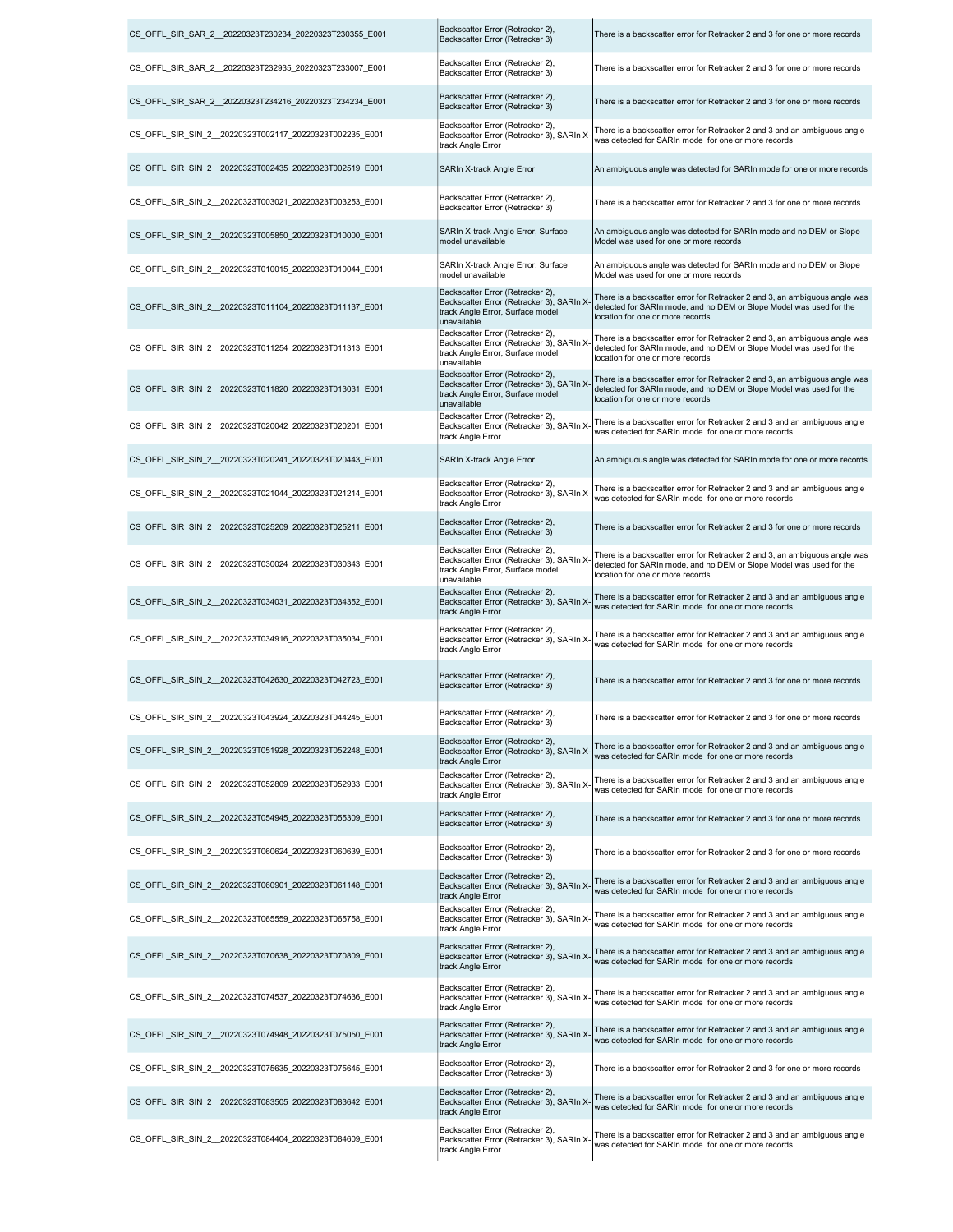| CS OFFL SIR SIN 2 20220323T092423 20220323T092554 E001  | Backscatter Error (Retracker 2),<br>Backscatter Error (Retracker 3), SARIn X-<br>track Angle Error                               | There is a backscatter error for Retracker 2 and 3 and an ambiguous angle<br>was detected for SARIn mode for one or more records                                                      |
|---------------------------------------------------------|----------------------------------------------------------------------------------------------------------------------------------|---------------------------------------------------------------------------------------------------------------------------------------------------------------------------------------|
| CS OFFL SIR SIN 2 20220323T092750 20220323T093005 E001  | Backscatter Error (Retracker 2),<br>Backscatter Error (Retracker 3), SARIn X-<br>track Angle Error, Surface model<br>unavailable | There is a backscatter error for Retracker 2 and 3, an ambiguous angle was<br>detected for SARIn mode, and no DEM or Slope Model was used for the<br>location for one or more records |
| CS OFFL SIR SIN 2 20220323T101419 20220323T101605 E001  | Backscatter Error (Retracker 2),<br>Backscatter Error (Retracker 3), SARIn X-<br>track Angle Error                               | There is a backscatter error for Retracker 2 and 3 and an ambiguous angle<br>was detected for SARIn mode for one or more records                                                      |
| CS OFFL SIR SIN 2 20220323T102247 20220323T102941 E001  | Backscatter Error (Retracker 2),<br>Backscatter Error (Retracker 3), SARIn X-<br>track Angle Error                               | There is a backscatter error for Retracker 2 and 3 and an ambiguous angle<br>was detected for SARIn mode for one or more records                                                      |
| CS OFFL SIR SIN 2 20220323T103111 20220323T103343 E001  | Backscatter Error (Retracker 2),<br>Backscatter Error (Retracker 3), SARIn X-<br>track Angle Error, Surface model<br>unavailable | There is a backscatter error for Retracker 2 and 3, an ambiguous angle was<br>detected for SARIn mode, and no DEM or Slope Model was used for the<br>location for one or more records |
| CS OFFL SIR SIN 2 20220323T104319 20220323T104629 E001  | Backscatter Error (Retracker 2),<br>Backscatter Error (Retracker 3), SARIn X<br>track Angle Error, Surface model<br>unavailable  | There is a backscatter error for Retracker 2 and 3, an ambiguous angle was<br>detected for SARIn mode, and no DEM or Slope Model was used for the<br>location for one or more records |
| CS OFFL SIR SIN 2 20220323T105130 20220323T105253 E001  | Backscatter Error (Retracker 2),<br>Backscatter Error (Retracker 3)                                                              | There is a backscatter error for Retracker 2 and 3 for one or more records                                                                                                            |
| CS OFFL SIR SIN 2 20220323T110342 20220323T110352 E001  | Backscatter Error (Retracker 2),<br>Backscatter Error (Retracker 3)                                                              | There is a backscatter error for Retracker 2 and 3 for one or more records                                                                                                            |
| CS_OFFL_SIR_SIN_2_20220323T110419_20220323T110835_E001  | Backscatter Error (Retracker 2),<br>Backscatter Error (Retracker 3), SARIn X-<br>track Angle Error, Surface model<br>unavailable | There is a backscatter error for Retracker 2 and 3, an ambiguous angle was<br>detected for SARIn mode, and no DEM or Slope Model was used for the<br>location for one or more records |
| CS_OFFL_SIR_SIN_2__20220323T111357_20220323T111419_E001 | Backscatter Error (Retracker 2),<br>Backscatter Error (Retracker 3), SARIn X<br>track Angle Error, Surface model<br>unavailable  | There is a backscatter error for Retracker 2 and 3, an ambiguous angle was<br>detected for SARIn mode, and no DEM or Slope Model was used for the<br>location for one or more records |
| CS OFFL SIR SIN 2 20220323T112446 20220323T112845 E001  | SARIn X-track Angle Error, Surface<br>model unavailable                                                                          | An ambiguous angle was detected for SARIn mode and no DEM or Slope<br>Model was used for one or more records                                                                          |
| CS_OFFL_SIR_SIN_2_20220323T115325_20220323T115641_E001  | Backscatter Error (Retracker 2),<br>Backscatter Error (Retracker 3), SARIn X-<br>track Angle Error                               | There is a backscatter error for Retracker 2 and 3 and an ambiguous angle<br>was detected for SARIn mode for one or more records                                                      |
| CS OFFL SIR SIN 2 20220323T120342 20220323T120546 E001  | Backscatter Error (Retracker 2),<br>Backscatter Error (Retracker 3), SARIn X-<br>track Angle Error                               | There is a backscatter error for Retracker 2 and 3 and an ambiguous angle<br>was detected for SARIn mode for one or more records                                                      |
| CS OFFL SIR SIN 2 20220323T124006 20220323T124658 E001  | Backscatter Error (Retracker 2),<br>Backscatter Error (Retracker 3), SARIn X<br>track Angle Error, Surface model<br>unavailable  | There is a backscatter error for Retracker 2 and 3, an ambiguous angle was<br>detected for SARIn mode, and no DEM or Slope Model was used for the<br>location for one or more records |
| CS OFFL SIR SIN 2 20220323T130352 20220323T130437 E001  | SARIn X-track Angle Error, Surface<br>model unavailable                                                                          | An ambiguous angle was detected for SARIn mode and no DEM or Slope<br>Model was used for one or more records                                                                          |
| CS_OFFL_SIR_SIN_2__20220323T130612_20220323T130647_E001 | SARIn X-track Angle Error, Surface<br>model unavailable                                                                          | An ambiguous angle was detected for SARIn mode and no DEM or Slope<br>Model was used for one or more records                                                                          |
| CS OFFL SIR SIN 2 20220323T133247 20220323T133424 E001  | Backscatter Error (Retracker 2),<br>Backscatter Error (Retracker 3), SARIn X-<br>track Angle Error                               | There is a backscatter error for Retracker 2 and 3 and an ambiguous angle<br>was detected for SARIn mode for one or more records                                                      |
| CS OFFL SIR SIN 2 20220323T134313 20220323T134437 E001  | Backscatter Error (Retracker 2),<br>Backscatter Error (Retracker 3), SARIn X-<br>track Angle Error                               | There is a backscatter error for Retracker 2 and 3 and an ambiguous angle<br>was detected for SARIn mode for one or more records                                                      |
| CS OFFL SIR SIN 2 20220323T142000 20220323T142405 E001  | Backscatter Error (Retracker 2),<br>Backscatter Error (Retracker 3), SARIn X<br>track Angle Error, Surface model<br>unavailable  | There is a backscatter error for Retracker 2 and 3, an ambiguous angle was<br>detected for SARIn mode, and no DEM or Slope Model was used for the<br>location for one or more records |
| CS_OFFL_SIR_SIN_2_20220323T143141_20220323T143216_E001  | Backscatter Error (Retracker 2),<br>Backscatter Error (Retracker 3), SARIn X-<br>track Angle Error, Surface model<br>unavailable | There is a backscatter error for Retracker 2 and 3, an ambiguous angle was<br>detected for SARIn mode, and no DEM or Slope Model was used for the<br>location for one or more records |
| CS_OFFL_SIR_SIN_2_20220323T151300_20220323T151425_E001  | Backscatter Error (Retracker 2),<br>Backscatter Error (Retracker 3), SARIn X<br>track Angle Error                                | There is a backscatter error for Retracker 2 and 3 and an ambiguous angle<br>was detected for SARIn mode for one or more records                                                      |
| CS OFFL SIR SIN 2 20220323T152014 20220323T152024 E001  | SARIn X-track Angle Error                                                                                                        | An ambiguous angle was detected for SARIn mode for one or more records                                                                                                                |
| CS OFFL SIR SIN 2 20220323T152216 20220323T152329 E001  | Backscatter Error (Retracker 2),<br>Backscatter Error (Retracker 3), SARIn X-<br>track Angle Error                               | There is a backscatter error for Retracker 2 and 3 and an ambiguous angle<br>was detected for SARIn mode for one or more records                                                      |
| CS OFFL SIR SIN 2 20220323T155947 20220323T160042 E001  | Backscatter Error (Retracker 2),<br>Backscatter Error (Retracker 3)                                                              | There is a backscatter error for Retracker 2 and 3 for one or more records                                                                                                            |
| CS OFFL SIR SIN 2 20220323T160107 20220323T160315 E001  | Backscatter Error (Retracker 2),<br>Backscatter Error (Retracker 3)                                                              | There is a backscatter error for Retracker 2 and 3 for one or more records                                                                                                            |
| CS OFFL SIR SIN 2 20220323T161357 20220323T161441 E001  | Backscatter Error (Retracker 2),<br>Backscatter Error (Retracker 3)                                                              | There is a backscatter error for Retracker 2 and 3 for one or more records                                                                                                            |
| CS OFFL SIR SIN 2 20220323T161541 20220323T161613 E001  | Backscatter Error (Retracker 2),<br>Backscatter Error (Retracker 3)                                                              | There is a backscatter error for Retracker 2 and 3 for one or more records                                                                                                            |
| CS_OFFL_SIR_SIN_2_20220323T165229_20220323T165355_E001  | Backscatter Error (Retracker 2),<br>Backscatter Error (Retracker 3), SARIn X<br>track Angle Error                                | There is a backscatter error for Retracker 2 and 3 and an ambiguous angle<br>was detected for SARIn mode for one or more records                                                      |
| CS OFFL SIR SIN 2 20220323T165908 20220323T170209 E001  | Backscatter Error (Retracker 2),<br>Backscatter Error (Retracker 3), SARIn X<br>track Angle Error                                | There is a backscatter error for Retracker 2 and 3 and an ambiguous angle<br>was detected for SARIn mode for one or more records                                                      |
| CS OFFL SIR SIN 2 20220323T183244 20220323T183546 E001  | Backscatter Error (Retracker 2),<br>Backscatter Error (Retracker 3), SARIn X-<br>track Angle Error                               | There is a backscatter error for Retracker 2 and 3 and an ambiguous angle<br>was detected for SARIn mode for one or more records                                                      |
| CS_OFFL_SIR_SIN_2__20220323T183810_20220323T184325_E001 | Backscatter Error (Retracker 2),<br>Backscatter Error (Retracker 3), SARIn X-<br>track Angle Error                               | There is a backscatter error for Retracker 2 and 3 and an ambiguous angle<br>was detected for SARIn mode for one or more records                                                      |